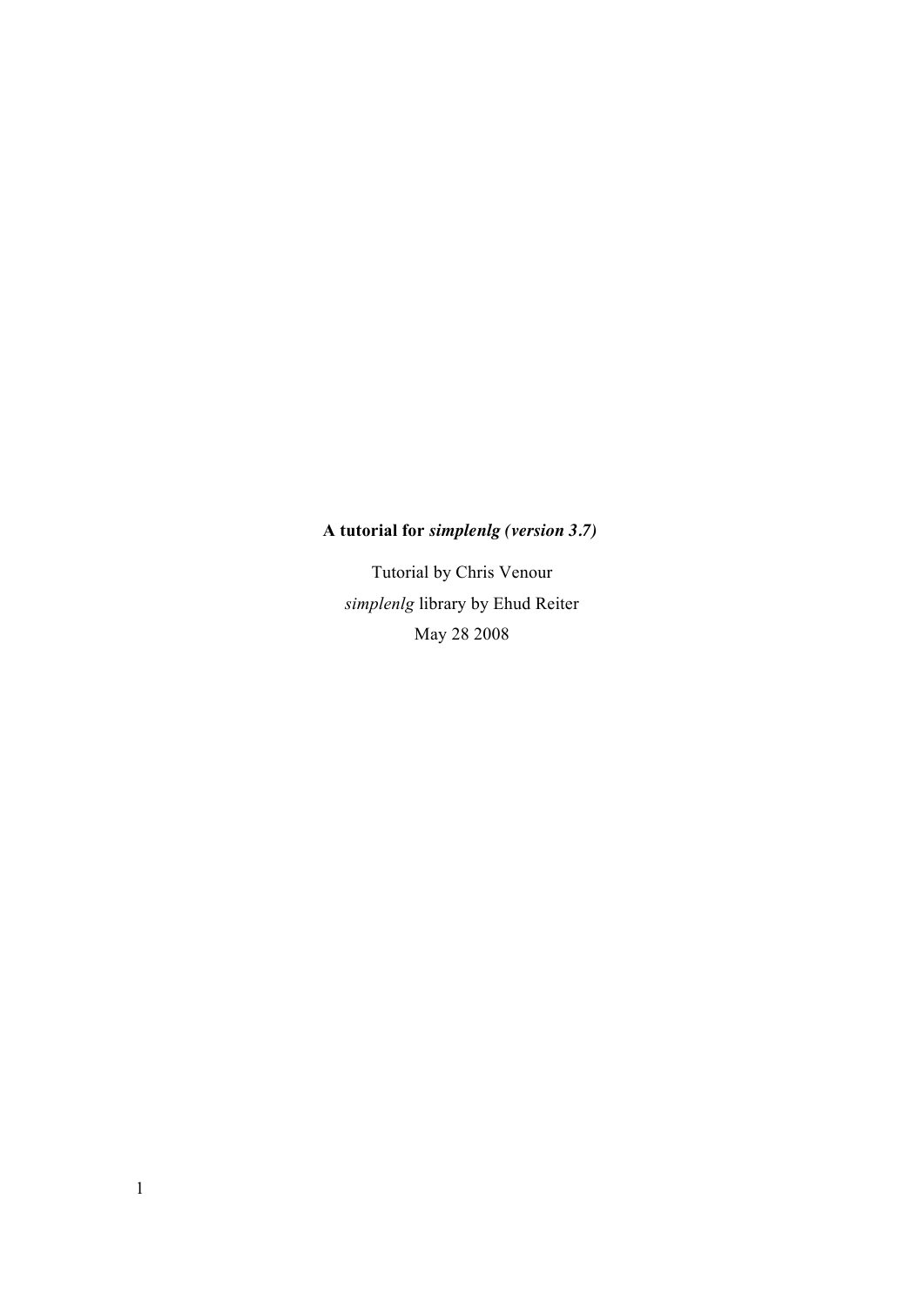# Table of Contents

| Section XVI - Generating a paragraph with strings, SPhraseSpecs and TextSpecs 24 |    |
|----------------------------------------------------------------------------------|----|
|                                                                                  |    |
|                                                                                  | 28 |
|                                                                                  |    |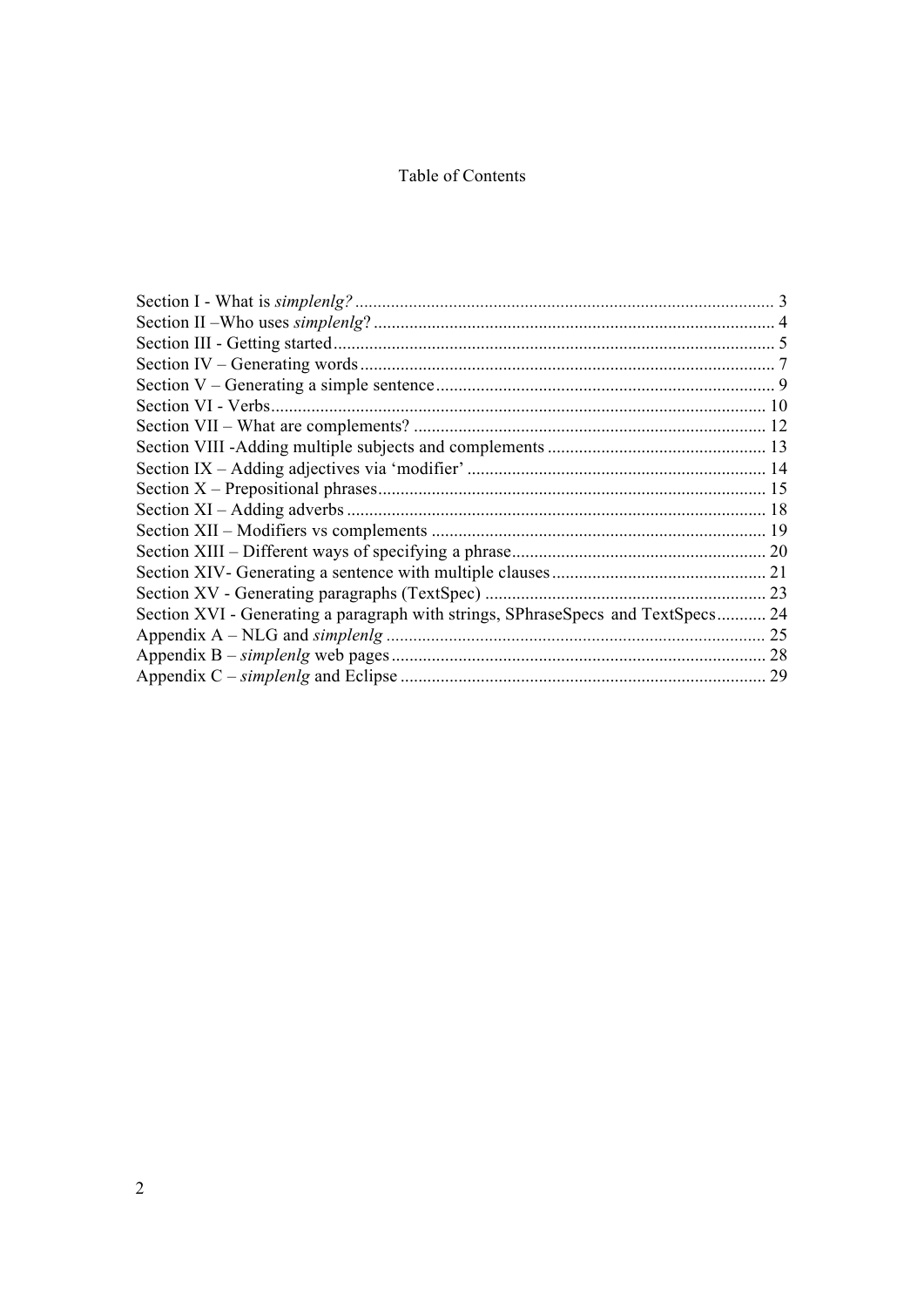# **Section I - What is** *simplenlg?*

*simplenlg* can be used to help you write a program which generates grammatically correct English sentences. It's a library (not an application), written in Java, which performs simple and useful tasks that are necessary for natural language generation.

Because it's a library, you will need to write your own Java program which makes use of *simplenlg* classes. These classes will allow you, for example, to specify the subject of a sentence ('my dog'), the exact verb you want to appear in the sentence ('chase') and the object ('George'). You might also make use of *simplenlg* methods to indicate that you would like the verb to be in the past tense and expressed in the progressive form.

Once you have stipulated what the content of your sentence will be and expressed this information in *simplenlg* terms, *simplenlg* can assemble the parts of your sentence into a grammatical form and output the result. In our example, the resulting output would be "My dog was chasing George". Here, *simplenlg* has

- capitalized the first letter of the sentence
- added the auxiliary 'was' and made it agree with the subject
- added '-ing' to the end of the verb (because the progressive aspect of the verb is desired)
- put all the words together in a grammatical form
- inserted the appropriate whitespace between the words of the sentence
- put a period at the end of the sentence.

As you can see, *simplenlg* will not choose particular words for you: you will need to specify almost entirely the exact words you want to appear in the output and their parts of speech. What *simplenlg*'s library of classes will do for you is create a grammatically correct sentence from the parts of speech you have provided it with. *simplenlg* automates some of the more mundane tasks that all natural language generation (NLG) systems need to perform. (For more information on NLG, see Appendix A). Tasks such as:

# **orthography**

- inserting appropriate whitespace in sentences and paragraphs
- absorbing punctuation. For example, generating the sentence "He lives in Washington D.C." instead of "He lives in Washington D.C.." (i.e. the sentence ends with a single period rather than two).
- pouring. Inserting line breaks between words (rather than in the middle of a word) in order to fit text into rows of, for example, 80 characters (or whatever length you choose).
- formatting lists such as "apples, pears and oranges"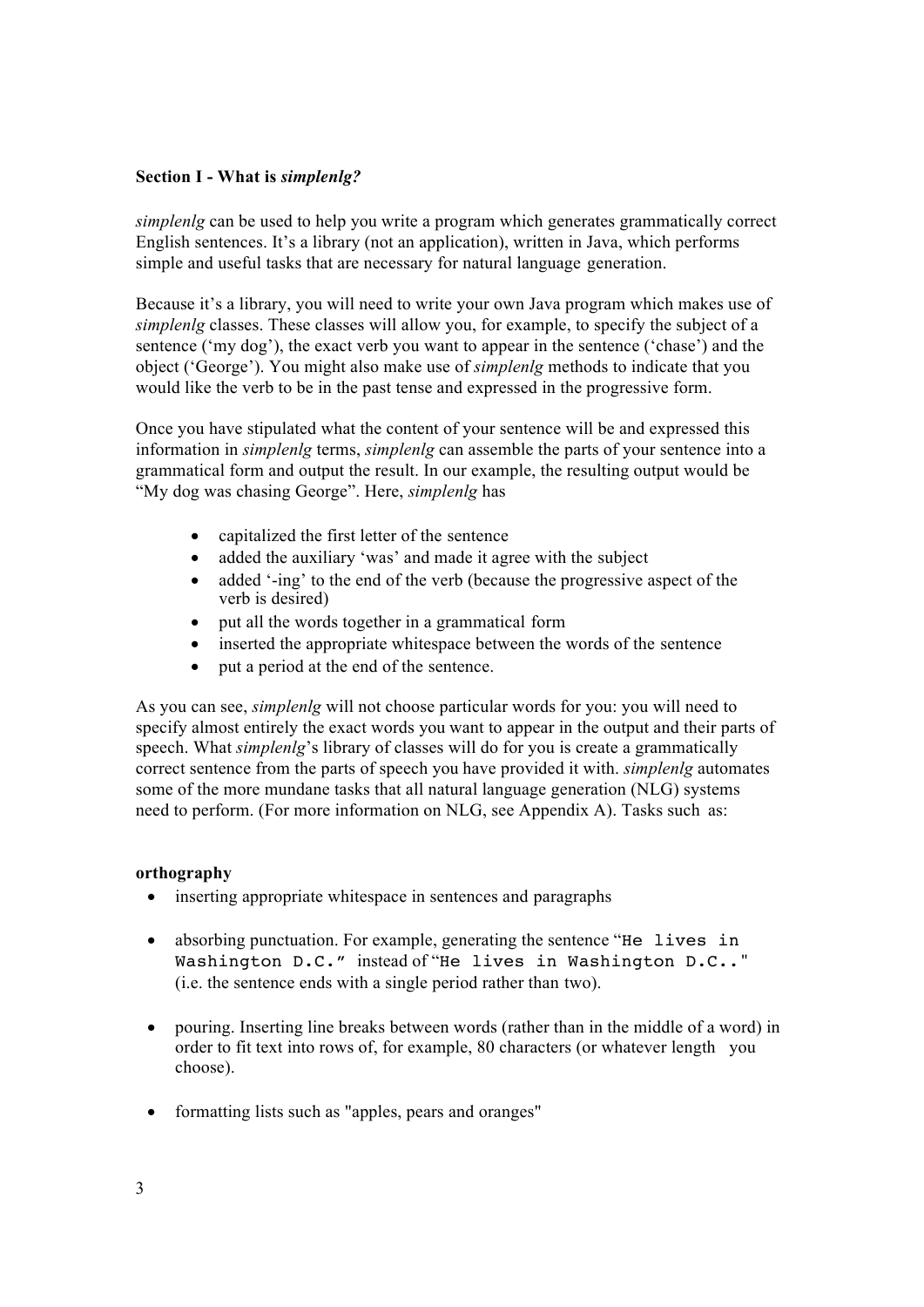## **morphology**

handling inflected forms. (Inflection is the modification or marking of a word/lexeme to reflect grammatical information such as gender, tense, number or person).

## **simple grammar**

- ensuring grammatical correctness by, among other things, enforcing noun-verb  $a$ greement<sup>1</sup>
- creating well-formed verb groups (i.e. verb plus auxiliaries) such as "does not like"
- allowing the user to define parts of a sentence or phrase and having *simplenlg* gather those parts together into an appropriate syntactic structure

For those familiar with the terminology of natural language generation (NLG), *simplenlg*  is a realiser for a simple grammar. We hope that *simplenlg* will eventually provide simple algorithms for not only realization but all of microplanning as well. As its functionality expands over time, components such as microplanning will be added as self-contained modules: self-contained, in order to allow students and researchers use of parts of the library they want, with the freedom to extend or replace other modules with their own implementations.

# **Section II –Who uses** *simplenlg***?**

Some of the people who will want to use the *simplenlg* library will be:

- Researchers who are concentrating on their own implementations of document planning or microplanning and who don't want to be bothered with the automatic and mundane tasks of realization.
- Students who want to learn more about natural language generation.
- Anyone who wants to write programs that can generate English sentences.

<sup>&</sup>lt;sup>1</sup>agreement describes how a word's form sometimes depends on other words that appear with it in a sentence. For example you don't say "I is" in English, because "is" cannot be used when the subject is "I". The word "is" is said not to agree with the word "I". The correct form is "I am", even though the verb still has the same function and basic meaning.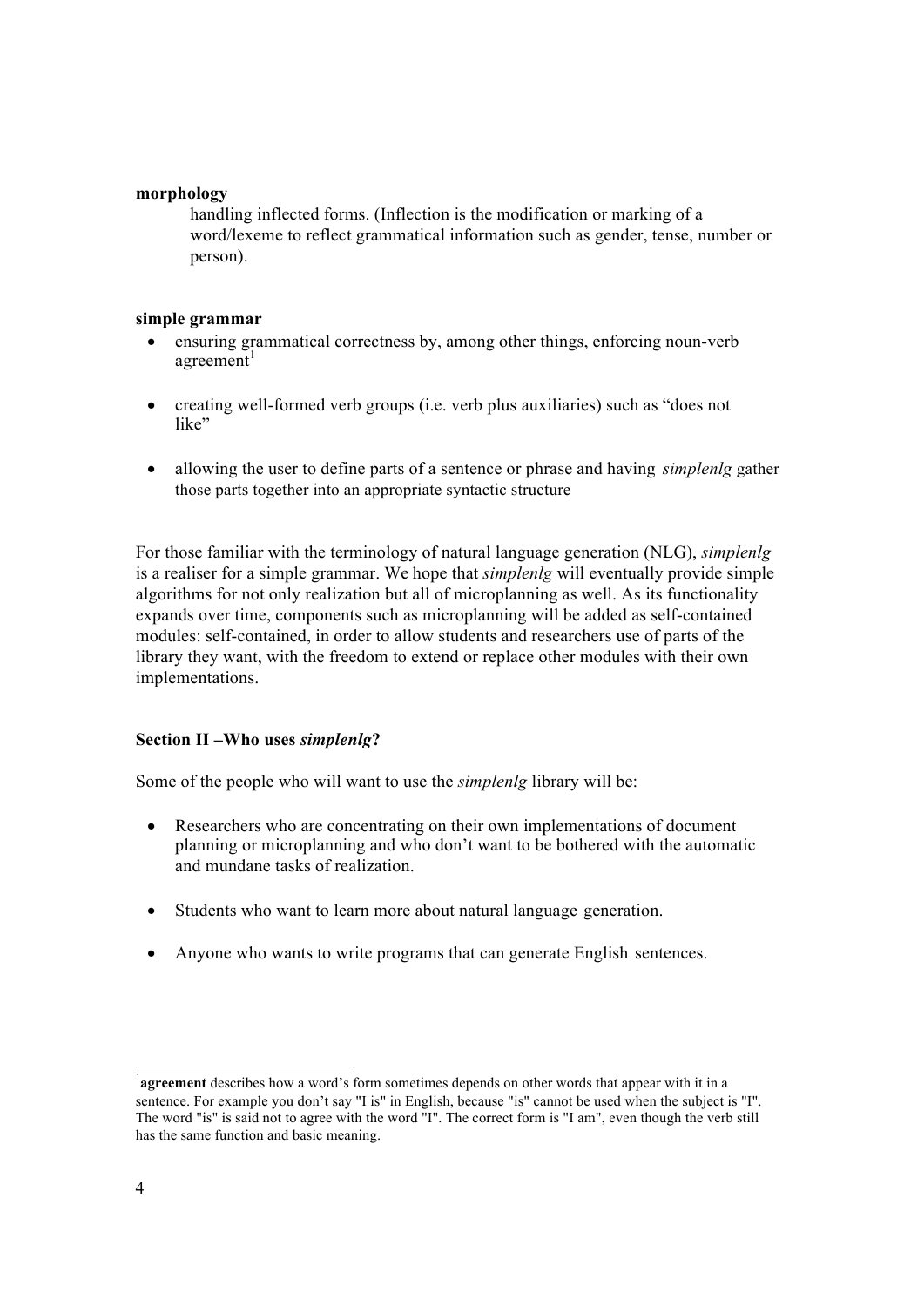# **Section III - Getting started<sup>3</sup>**

It's important to note that *simplenlg* is a library<sup>4</sup>, not an application! This means you cannot run it as a Java program – it does not have a "**main**" method. You need to create your own Java program which **makes use** of *simplenlg* classes and methods.

To enable your program to make use of the *simplenlg* library, you'll need to

- download a zip file of the library from the *simplenlg* website (see Appendix B for the URL).
- unload that zip file and add *simplenlg*'s jar file to your program's build path (For instructions on how to do this in Eclipse, see Appendix C).
- create a new Java class which has the main method in it. In this example, let's call the new class TestMain.
- at the top of that class, put in the following import statements:

```
import simplenlg.features.*; 
import simplenlg.realiser.*;
```
Following these steps, you should have code that looks like the following:

```
import simplenlg.features.*;
import simplenlg.realiser.*;
public class TestMain {
   public static void main(String[] args){
   }
}
```
**Figure 1**: A Java class which is ready to make use of the *simplenlg* library

You're now ready to make use of *simplenlg* to generate sentences!

<sup>3</sup> Note that this and other sections assume a basic understanding of object oriented programming on the part

of the reader. For example, you will need to understand what <sup>a</sup> class and an instance of <sup>a</sup> class are. 4 A library or API is a collection of methods/functions that people can make use of in their programs. This saves programmers from having to write that code themselves.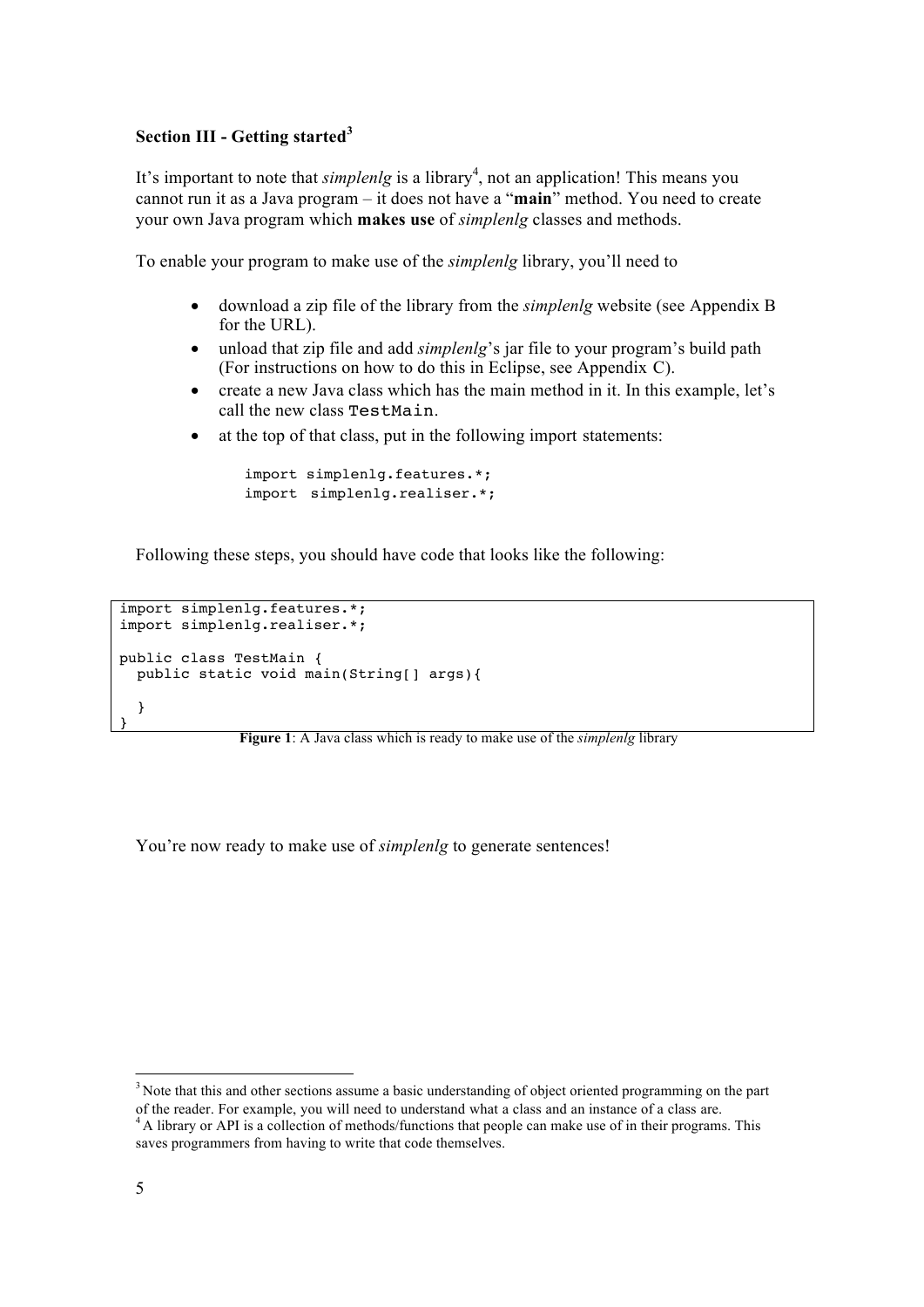#### **The main steps involved in generating a sentence:**

Importing the *simplenlg* library into your Java program provides that program with classes that allow you to specify the parts of speech of a sentence. The idea of 'what a sentence is' is captured in the *simplenlg* class called **SPhraseSpec**; the idea of a 'noun phrase' is represented by the class **NPPhraseSpec** and the notion of 'prepositional phrase' is represented by the class **PPPhraseSpec**<sup>5</sup> . In order to build a sentence with these *simplenlg* concepts or classes, you will normally follow these steps:

- create an instance of **SPhraseSpec**. (This represents our sentence).
- create instances of various other parts of speech (using **NPPhraseSpec** or **PPPhraseSpec** for instance).
- indicate what role these various parts of speech will play in the desired **SPhraseSpec** sentence. For example, specify that you want a particular noun phrase to be the subject of the **SPhraseSpec** sentence, and some other noun phrase to be the object.
- specify what the verb of **SPhraseSpec** will be.
- create a *simplenlg* object called the **Realiser**.
- ask the **Realiser** to 'realise' or transform the **SPhraseSpec** instance into a syntactically correct string.

<sup>&</sup>lt;sup>5</sup> simplenlg has no concept of two other important phrase types: adjective phrases and adverb phrases. These parts of speech are generated in another way, using the *simplenlg* concept of **modifier**. See section IX for details.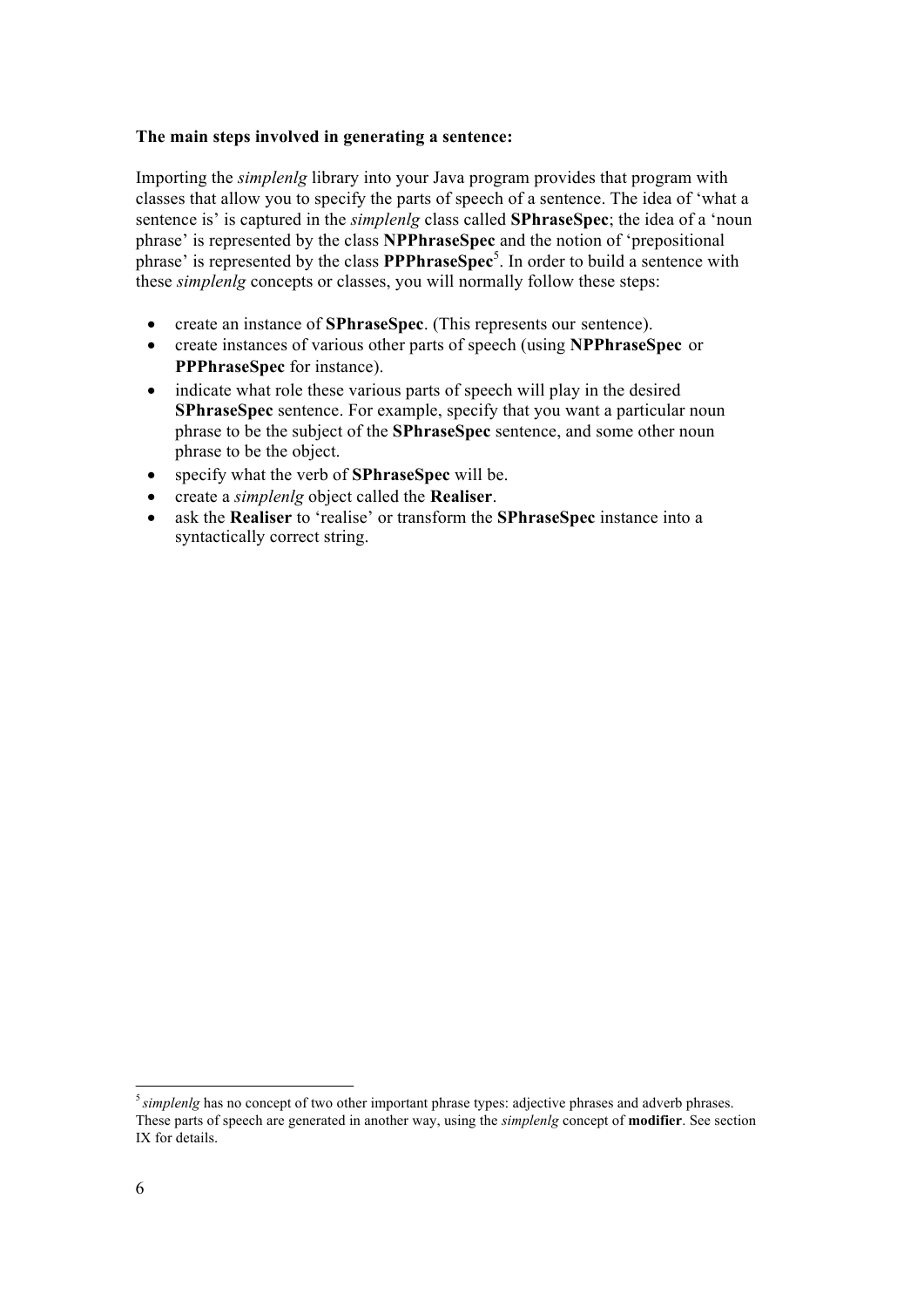You now have a string which is a grammatical English phrase or sentence and it can be treated like any other Java string. For instance you can manipulate it further or print it out using the Java method **System.out.println()**.

It's important to note that you only need to create the Realiser once. i.e. you don't need to create it for every sentence you generate. So a good idea is to create a single realiser at the start of your program and feed it various sentence specifications over the lifetime of the program run.

See **Section V** for an example of the actual Java code used to generate a sentence.

#### **Section IV – Generating words (Lexicon)**

Like other natural language processing systems, *simplenlg* needs information about words; this is called a *Lexicon*. *simplenlg* comes with a simple lexicon built into the system, which is used by default. It can also be accessed explicitly to find out different forms of words, as below

```
import simplenlg.lexicon.Lexicon;
Lexicon lex = new Lexicon();
```
**System.out.println(lex.getPlural("child")); System.out.println(lex.getPast("eat")); System.out.println(lex.getPastParticiple("eat")); System.out.println(lex.getPresent3S("eat")); System.out.println(lex.getPresentParticiple("eat")); System.out.println(lex.getComparative("happy")); System.out.println(lex.getSuperlative("happy"));**

These statements will print out the following words:

children ate eaten eats eating happier happiest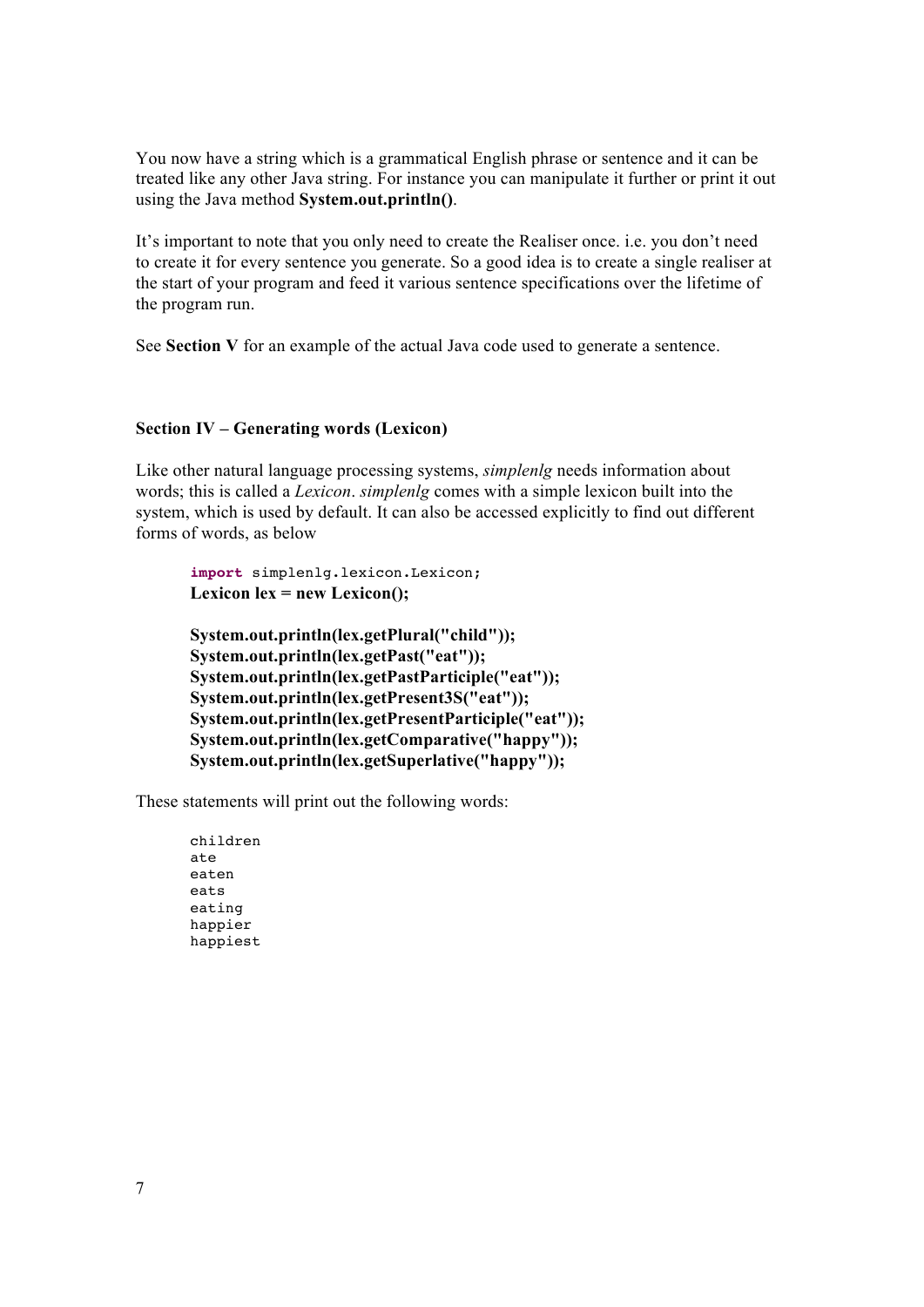*simplenlg*'s built-in lexicon just contains information about word forms. *simplenlg* can also access a lexicon that is held in an external database, which can contain much more information about words. In particular, *simplenlg* can be used with a modified version of the specialist lexicon developed for the National Institute of Health in the USA (see http://specialist.nlm.nih.gov/ for more information about the specialist lexicon).

We are still developing this aspect of *simplenlg*. To use this lexicon, you must first load it into a local database; we provide a MySQL version of the lexicon on the *simplenlg* web page as lexicon.sql. Please contact your system administrator if you are not familiar with MySQL.

When the database has been loaded, *simplenlg* can access by creating a lexicon class as follows

# **Lexicon lex = new DBLexicon("com.mysql.jdbc.Driver", "jdbc:mysql://localhost/lexicon", "lexicon", "password");**

The parameters to the DBLexicon call are the standard ones used to set up JDBC databases in Java: the first is the driver, the second is the database location, the third is the database username, and the fourth is the database password.

When the lexicon has been set up, you can retrieve information about particular words using the getItem() method, and then get information about particular aspects of this word. For example,

# **Noun mouse = (Noun) lex.getItem(Category.***NOUN***, "mouse"); System.out.println(mouse.getplural()); System.out.println(mouse.isCountNoun());**

This will print out

mouse true

The *simplenlg* lexicons do not contain information about semantic relations of a word. For instance you can't ask *simplenlg* to output a synonym of the word 'happy' because it does not possess a lexicon with that kind of information in it.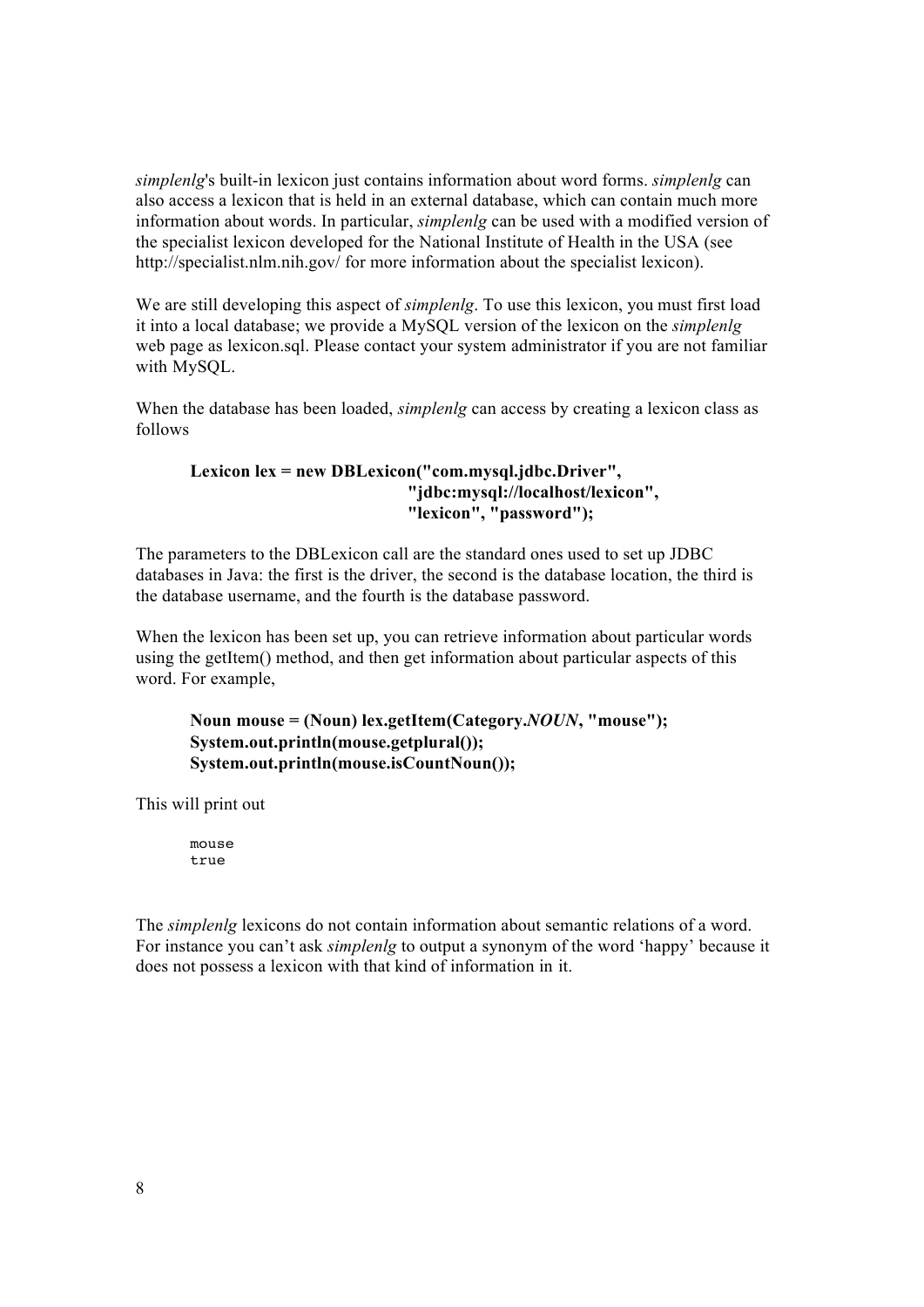# **Section V – Generating a simple sentence**

In the Java class TestMain shown above, we have the statement

```
import simplenlg.realiser.*;
import simplenlg.features.*;
```
These classes allow you to specify the parts of speech of a sentence and to perform various operations on them. The idea of 'what a sentence or phrase is' is captured in the *simplenlg* class called **SPhraseSpec**; the idea of a 'noun phrase' is represented by the class **NPPhraseSpec** and the notion of 'prepositional phrase' is represented by the class **PPPhraseSpec**. There are no classes defined for adjective phrases or adverb phrases in *simplenlg*: these parts of speech are generated using something called a **modifier** which is described in Section IX.

It's important to note that *simplenlg* provides only a very simple grammar: its notions of a sentence, noun phrase and prepositional phrase are very basic and are by no means representative of the incredibly varied and complicated grammar of the English language.

Let's see how we would define and combine various parts of speech to generate a simple sentence such as "My dog chases George". We'll make use of the *simplenlg* construct **SPhraseSpec** which allows us to define a sentence or a clause in terms of its syntactic constituents. This is useful because it allows us to hand different parts of a clause to *simplenlg*, in no particular order, and *simplenlg* will assemble those parts into the appropriate grammatical structure. Dividing a sentence into smaller parts and labeling those parts, provides more flexibility because we can then reassemble components in various ways.

**SPhraseSpec p = new SPhraseSpec(); p.setSubject("my dog"); p.setVerb("chase"); p.addComplement("George");**

The above set of calls to *simplenlg* defines the constituents or components of the sentence we wish to construct: we have specified a subject, a verb and an object/complement (*simplenlg* uses the term complement) for our sentence. Now, all that remains is to create a 'realiser' which will take these different components of the sentence, combine them and 'realise' the text to make the result syntactically and morphologically correct:

**Realiser r = new Realiser(); String output = r.realiseDocument(p); System.out.println(output);**

The resulting output is:

My dog chases George.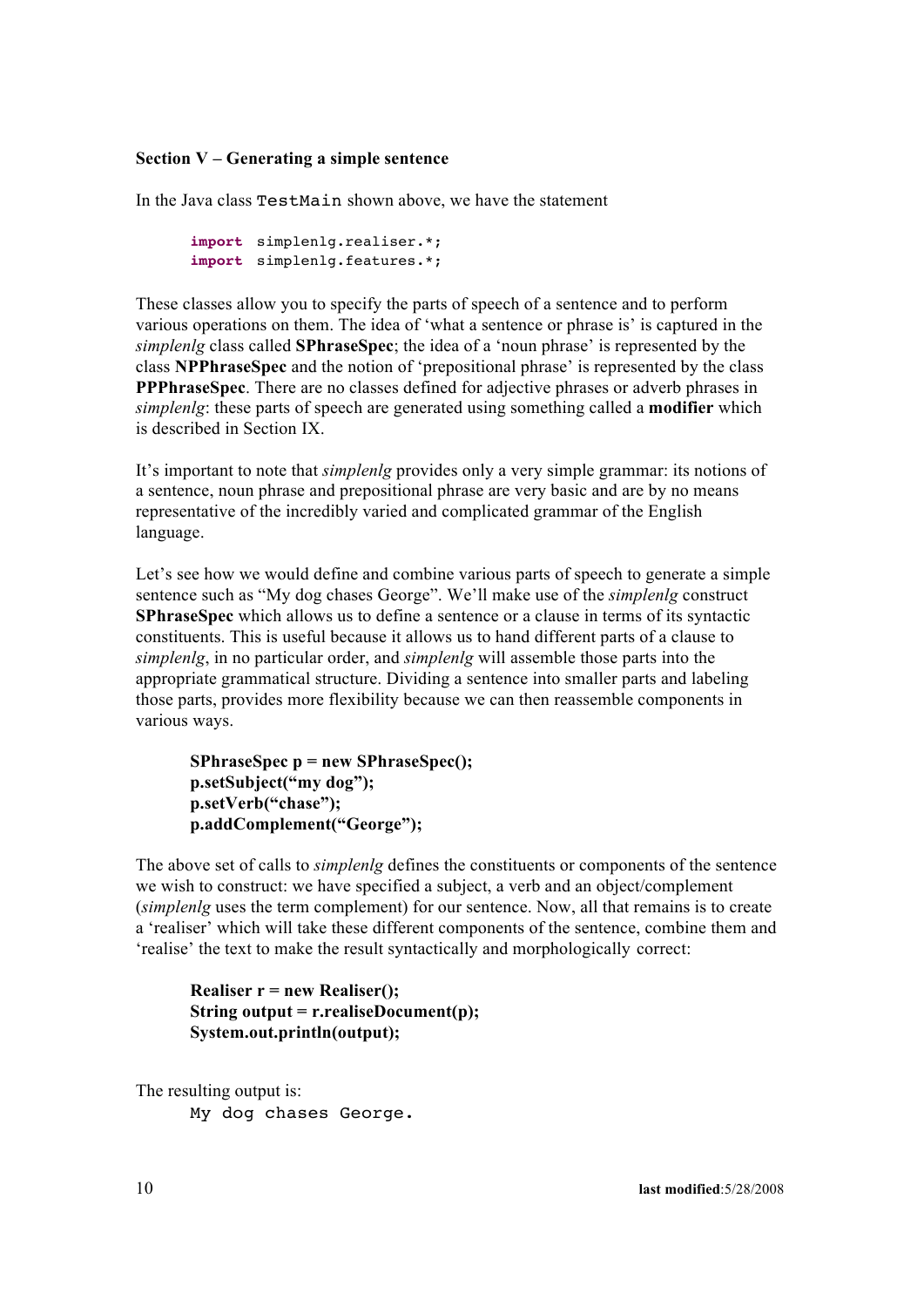When parts of speech are defined and assembled into an instance of the **SPhraseSpec**  class, methods associated with that class such as **setSubject**, **setVerb** and **addComplement**, assemble the parts of speech by obeying the simple grammar embodied in *simplenlg*<sup>7</sup>.

## **Section VI - Verbs**

Verbs should be specified in infinitive ("to XXX") form. However, as a convenience, *simplenlg* will recognize inflected forms of "be" such as "am". For example,

```
p.setVerb("is");
is equivalent to
```
**p.setVerb("be");**

You can specify particles (prepositions which accompany a verb) by writing the following:

```
p.setVerb("pick up"); 
p.setVerb("put down");
```
Verbs in *simplenlg* can have one of three different tenses: past, present and future. Let's say we've written the following *simplenlg* code which yields the sentence "Mary chases George":

```
SPhraseSpec p = new SPhraseSpec(); 
p.setSubject("Mary"); 
p.setVerb("chase"); 
p.addComplement("George");
```
In order to set this in the past, we would add the line: **p.setTense(Tense.PAST);**

thus rendering the sentence to: Mary chased George.

If Mary is instead busy with other things and forced to postpone her exercise, we could write

**p.setTense(Tense.FUTURE);**

 $<sup>7</sup>$  And, as we will see later, rules of grammar will have also been enforced in building up the smaller</sup> constituents of the sentence (such as **NPPhraseSpec** and **PPPhraseSpec**) to ensure they are well-formed. Thus, the rules of grammar which *simplenlg* implements are not defined within a single module of the *simplenlg* code but instead are spread throughout the various class definitions.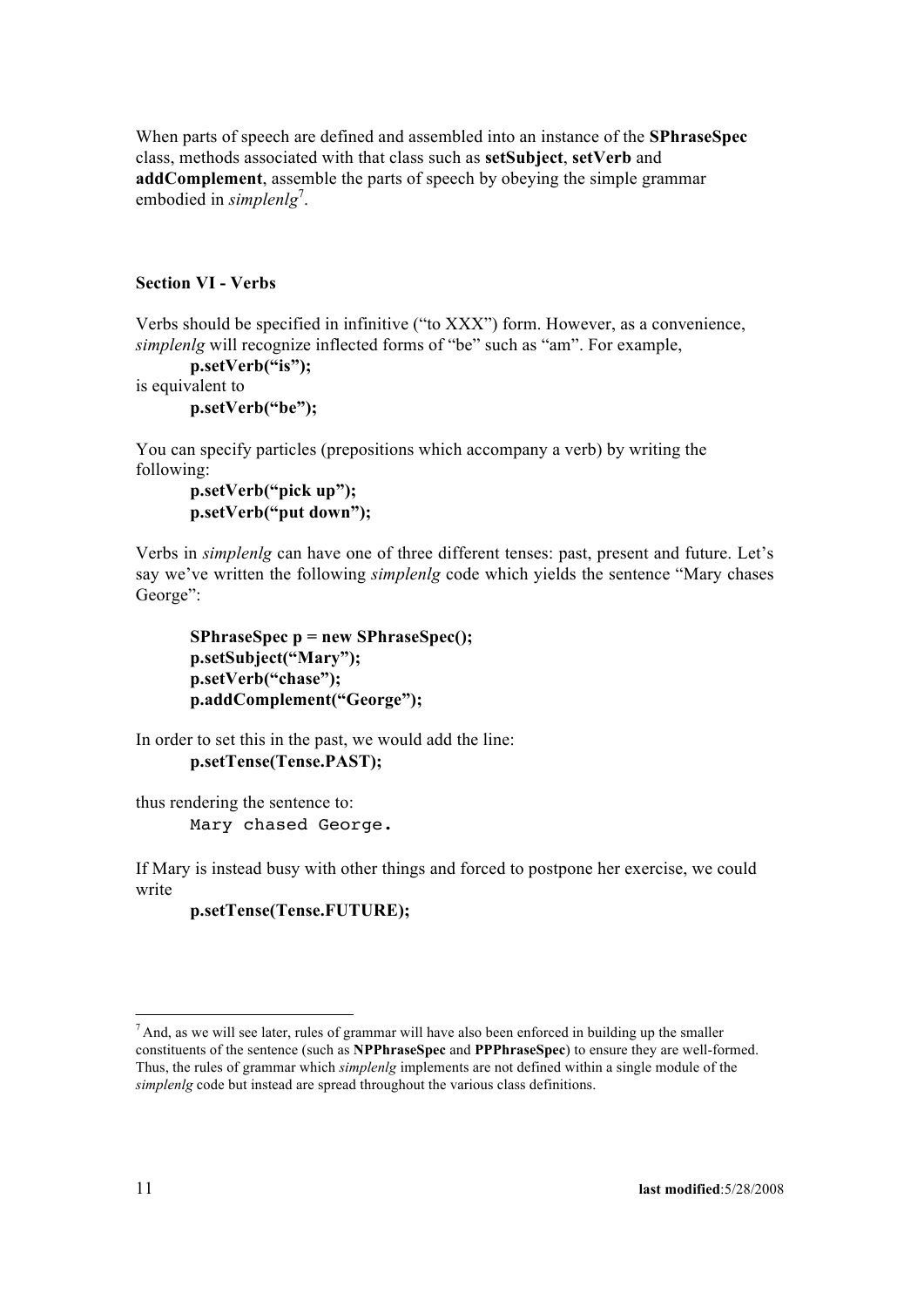yielding the sentence: Mary will chase George.

# **Negation**

If negated is set to true, the negative form of the sentence is produced. For example adding the following line to the previous

**p.setNegated(true);**

will change the resulting sentence to Mary will not chase George.

# **Questions**

*simplenlg* can generate simple yes/no questions. For example

**p.setSubject("Mary"); p.setVerb("chase"); p.addComplement("George"); p.setInterrogative(InterrogativeType.***YES\_NO***);**

will generate

Does Mary chase George?

*simplenlg* can also generate simple WH questions. For example

```
p.setSubject("Mary"); 
p.setVerb("chase");
p.setInterrogative(InterrogativeType.WHO, DiscourseFunction.SUBJECT);
```
will generate

Who does Mary chase?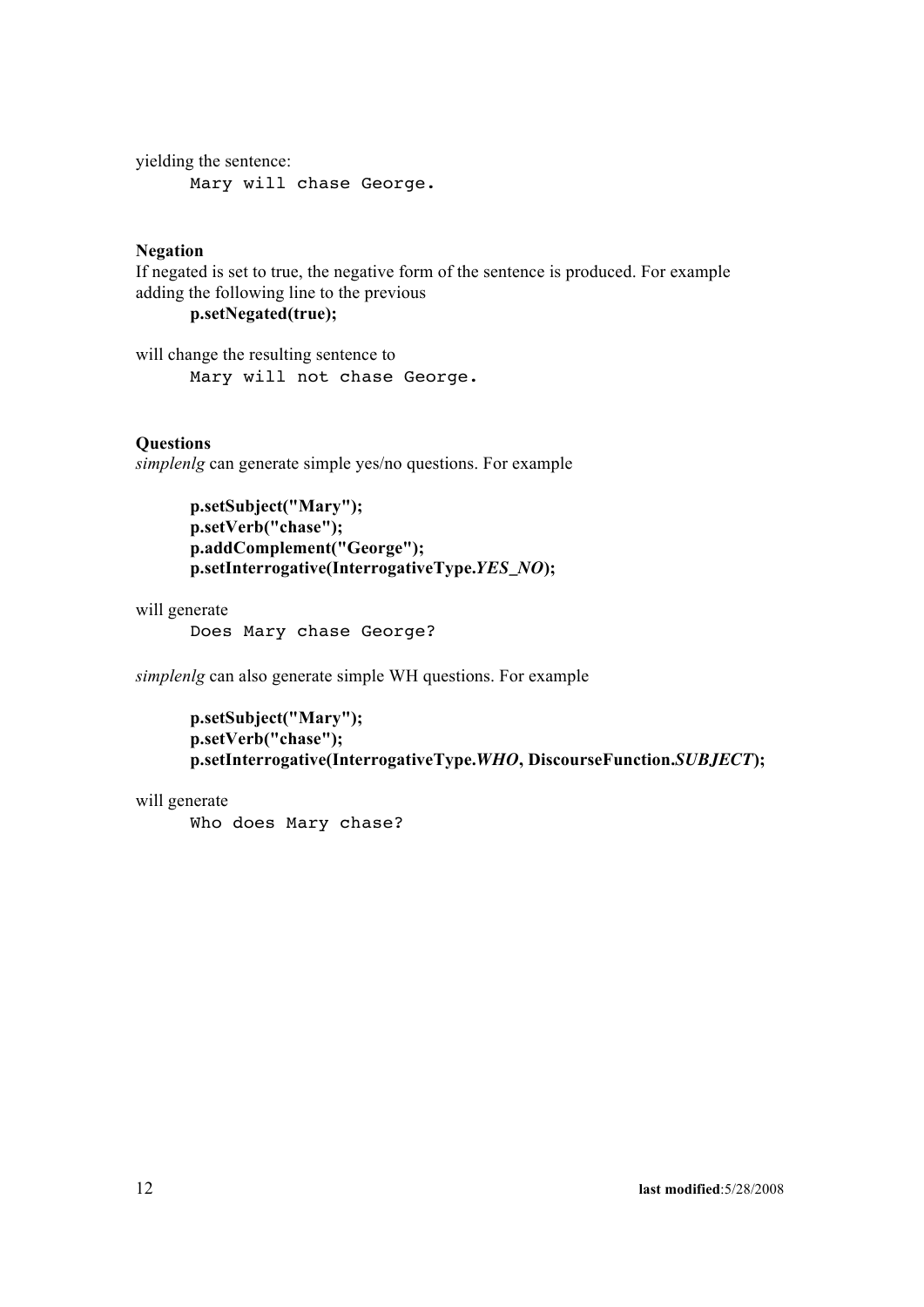# **Section VII – What are complements?**

In the previous example, the object of the verb is "George" and it's called the complement. So what is a complement exactly? As far as *simplenlg* is concerned, a complement is anything that comes immediately after the verb. When you label something as a complement and hand it to *simplenlg* to be realized, *simplenlg* will place it, no matter what it is, after the verb<sup>8</sup>.

Examples of complements are underlined in the sentences below:

- 1. John ate an apple.
- 2. John is happy.
- 3. John wrote quickly.
- 4. John just realized that his holidays are over.

The underlined words and phrases in the examples above are all different parts of speech. In example #1, the complement is a noun phrase; in example #2, it's an adjective; in example #3 an adverb and it's a 'that-clause' in example #4. But from *simplenlg*'s point of view, the underlined bits are none of these things: they are simply complements because they all appear after the verb. Although it has a (very basic) understanding of verbs, noun phrases and prepositional phrases, *simplenlg* has no concept of adjectives, adverbs, that-clauses or other parts of speech that can appear after a verb. But it does understand the concept of a complement and because of this, parts of speech which appear after a verb can be generated using the *simplenlg* library.

| <b>Phrase Type</b>          | <b>Examples</b>         |
|-----------------------------|-------------------------|
| Noun Phrase                 | "an apple"              |
| <b>Prepositional Phrase</b> | "in the park"           |
| Verb                        | "chase"                 |
| Verb Phrase                 | "play the piano"        |
| Adjective Phrase            | "delighted to meet you" |
| <b>Adverb Phrase</b>        | "very quickly"          |

**Table 1: Highlighted are the parts of speech that** *simplenlg* **can explicitly handle. The concepts of adjective phrases and adverb phrases, however, fall under the headers 'complement' or 'modifier'.**

<sup>8</sup> Even if you label a nonsense string like "shabadoo" as a complement, *simplenlg* will happily add it after the verb.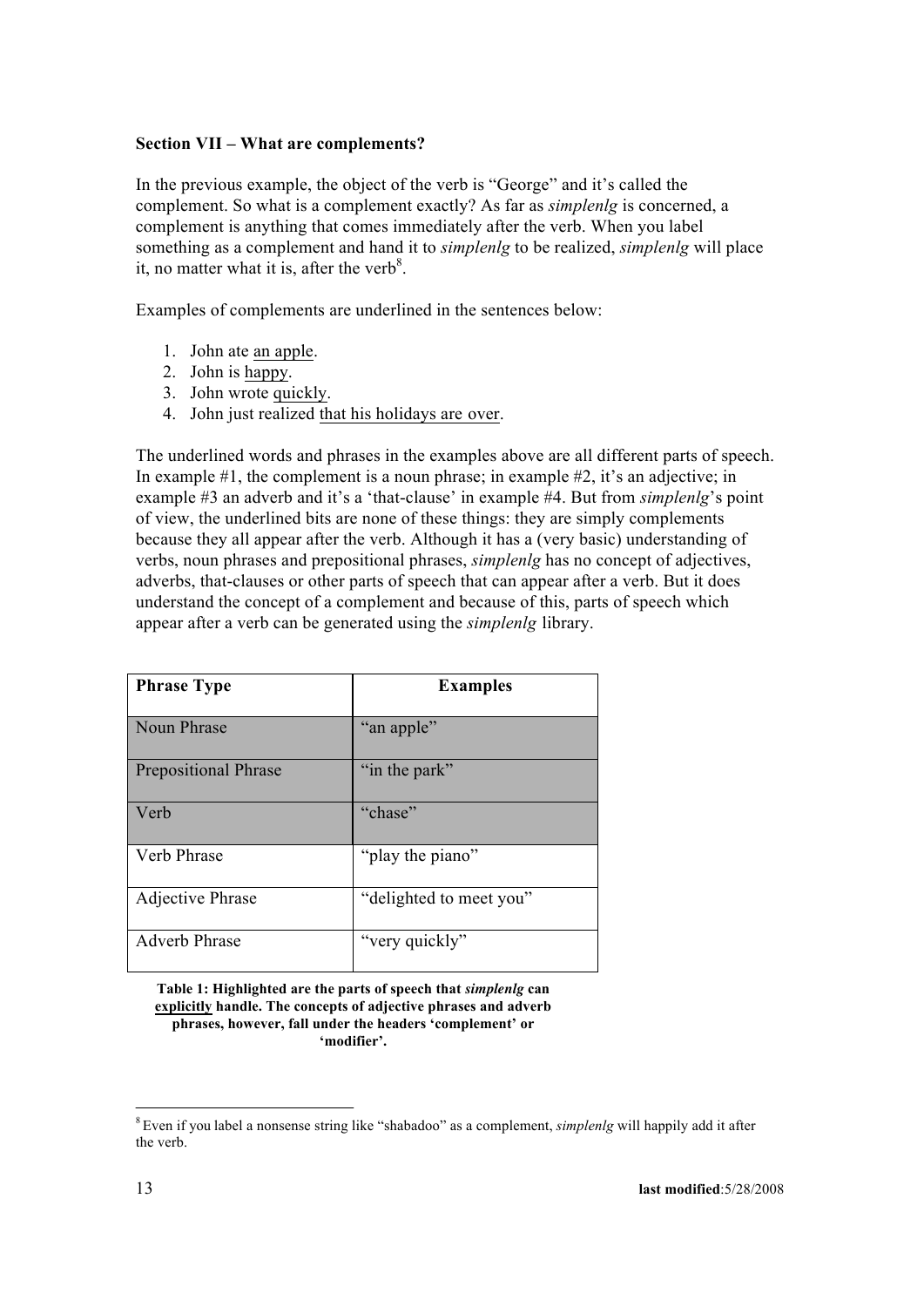Note that only things of type **SPhraseSpec** can take a complement.

## **Section VIII -Adding multiple subjects and complements**

An **SPhraseSpec** can have multiple subjects and complements but not multiple verbs (although a future version of *simplenlg* might include this functionality). Let's say you have a monkey that also wants to chase poor George. To add your monkey to the fray, you would write:

# **p.addSubject("your monkey");**

The resulting output is:

Mary and your monkey chase George.

*simplenlg* has automatically added the conjunction 'and' and has changed the ending of the verb so that it agrees with the multiple subjects of the sentence.

Similarly, you can have multiple complements in an **SPhraseSpec.** Let's suppose Mary and the monkey have found more people to terrorize in what's turning out to be a growing parade of horror:

**p.addComplement("Joey"); p.addComplement("Martha");**

The resulting output will be:

Mary and your monkey chase George, Joey and Martha.

If you wish to combine subjects or complements with "or" instead of "and", you can do this by creating a **CoordinateNPPhraseSpec**; this is described in the API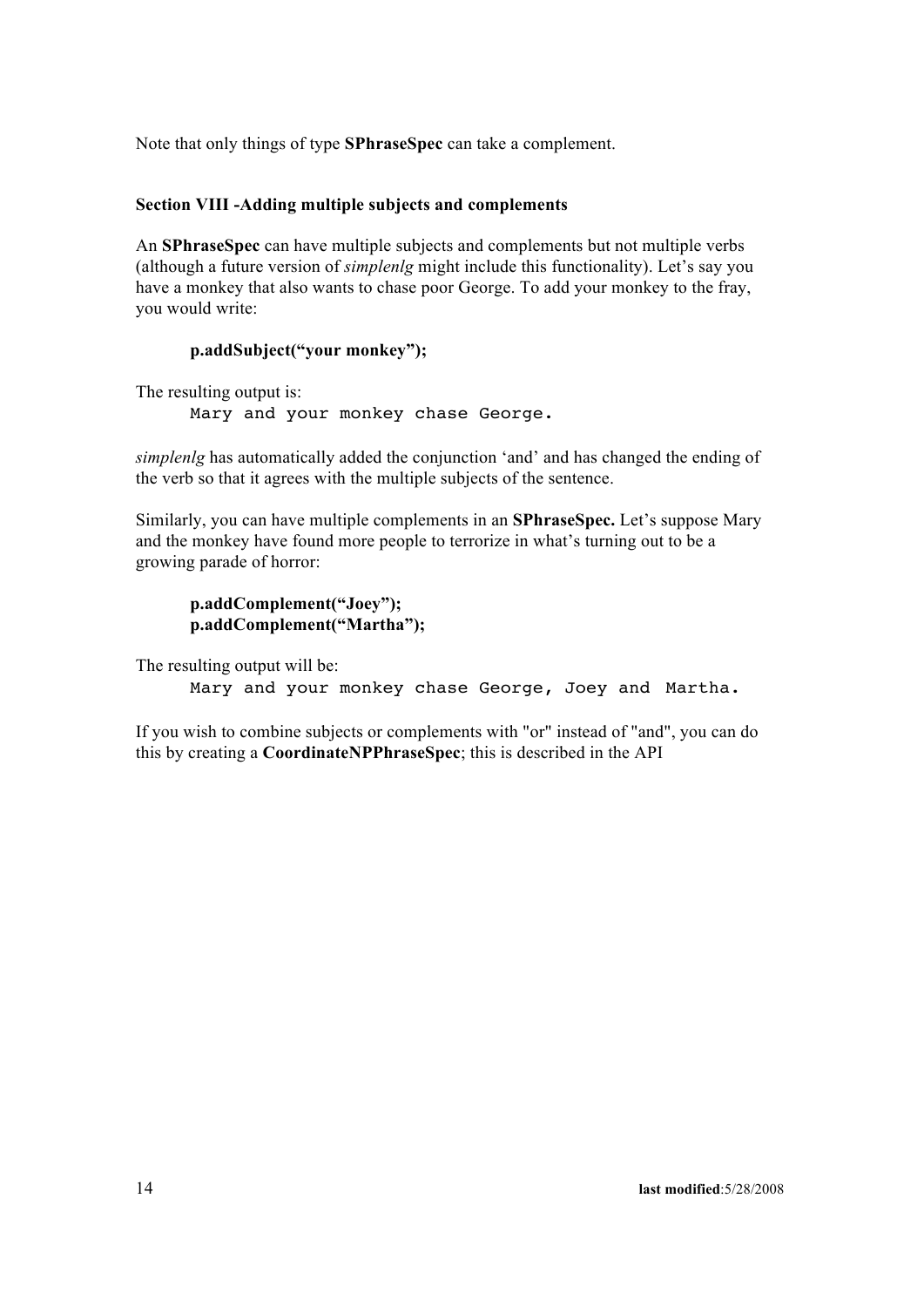#### **Section IX – Adding adjectives via 'modifier'**

We know for a fact that George et al. don't like to be chased, at least not on a full stomach, so we'd like to assign Mary and the monkey a suitable adjective. The problem is that, although *simplenlg* knows what noun phrases, verbs and prepositional phrases are, it has no concept of what an adjective (or adverb are). But don't worry! These parts of speech can be still be generated by the *simplenlg* library – it just doesn't label them as such. Instead they are subsumed under the larger concept of **modifier**.

To deem Mary and the monkey 'cruel', however, you will no longer want to refer to them simply as 'subjects' of the sentence. Instead let's also define them as noun phrases (which they are). In that way we can ascribe the adjective 'cruel' (which they certainly are) to those noun phrases by means of the **modifier** function.

```
NPPhraseSpec subject1 = new NPPhraseSpec("Mary"); 
NPPhraseSpec subject2 = new NPPhraseSpec("your", "monkey")9
;
```
Now, we can apply the adjective 'cruel' to these noun phrases by writing:

```
subject1.addModifier("cruel"); 
subject2.addModifier("cruel");
```
With the rest of the code in place (assuming that a Realiser r has been created already):

```
p.setSubject(subject1); 
p.addSubject(subject2); 
p.setVerb("chase"); 
p.addComplement("George"); 
p.addComplement("Joey"); 
p.addComplement("Martha");
```
**String output = r.realiseDocument(p); System.out.println(output);**

The output will be:

```
Cruel Mary and your cruel monkey chase George, Joey 
and Martha.
```
<sup>&</sup>lt;sup>9</sup> Note that we can also construct the noun phrase "your monkey" in the following way: **NPPhraseSpec subject2 = new NPPhraseSpec("monkey"); subject2.setDeterminer("your");**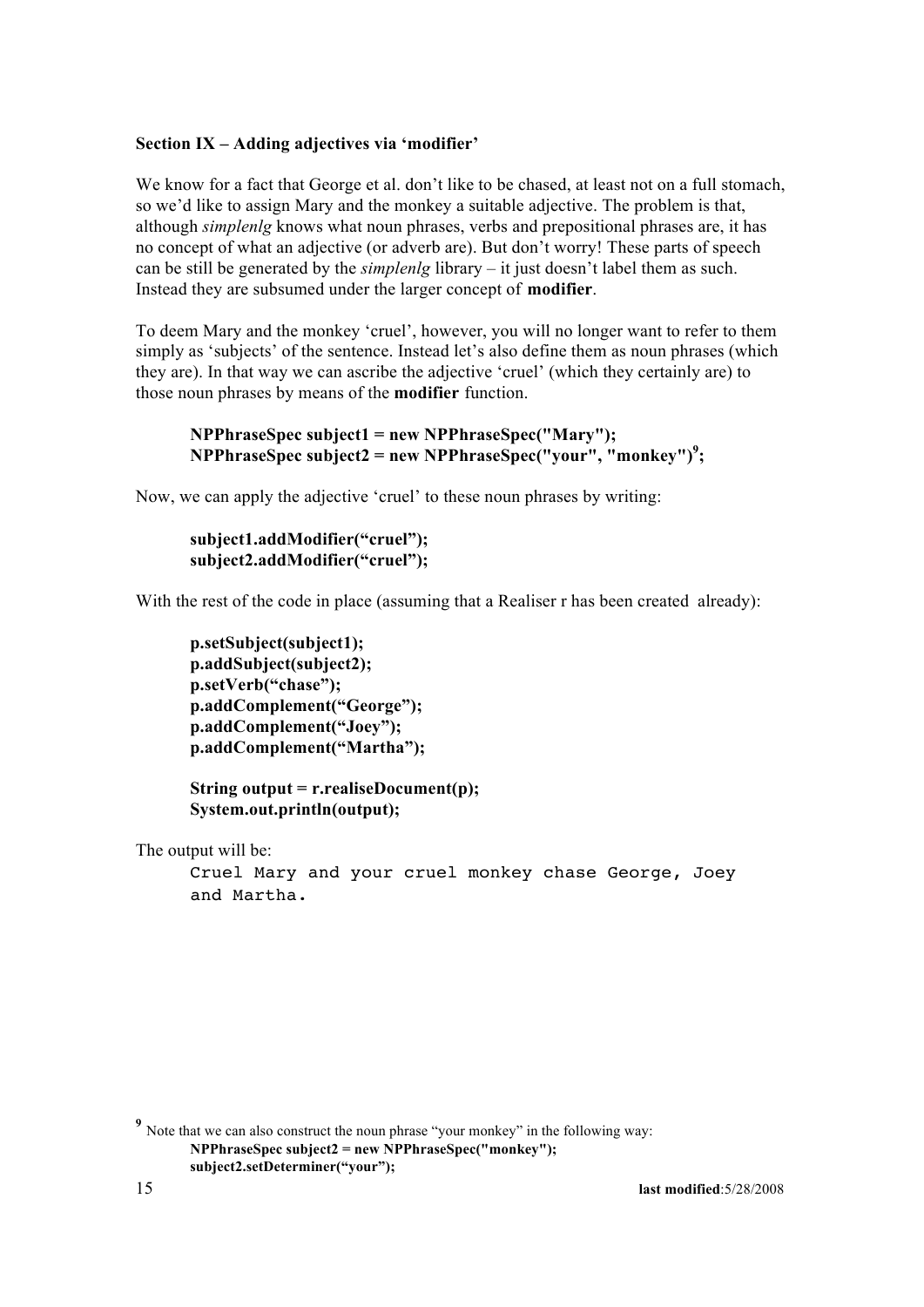# **Section X – Prepositional phrases**

Our sentence is getting rather crowded with people and animals. So let's return to the pristine simplicity of Mary chasing George. But let's give the heart-pounding action a setting:

"Mary chases George **in the park**".

The phrase "in the park" is a prepositional phrase and there are a number of ways we can create it using *simplenlg*. The most simplistic way would be to simply label the string "in the park" as a **PPPhraseSpec** and add it as a **modifier** of the sentence:

SPhraseSpec p = new SPhraseSpec("Mary", "chase", "George"); **PPPhraseSpec pp = new PPPhraseSpec("in", "the park"); p.addModifier(pp);**

A more sophisticated way of creating this prepositional phrase, however, would be to specify the parts of the prepositional phrase – the preposition, determiner, noun phrase and combine them:

```
NPPhraseSpec place = new NPPhraseSpec("park"); 
place.setDeterminer("the");
PPPhraseSpec pp = new PPPhraseSpec(); 
pp.addComplement(place); 
pp.setPreposition("in");
```
We then add the prepositional phrase as a modifier of the 'Mary chases John' sentence.

#### **p.addModifier(pp);**

The table below shows these two different ways of creating the prepositional phrase "in the park".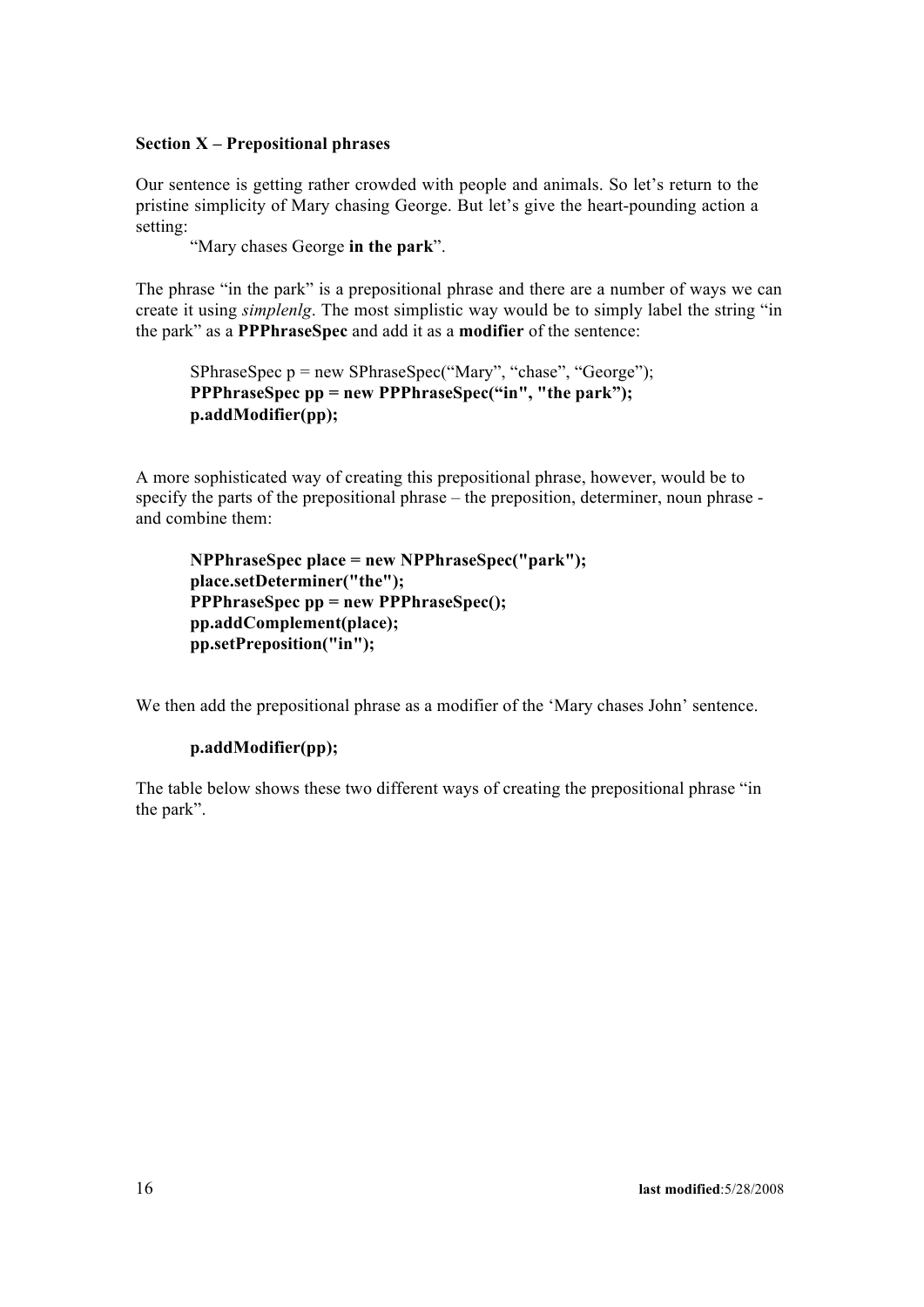| more simplistic way of adding a<br>prepositional phrase                                            | 'more sophisticated' way                                                                                                                                                                                                         |
|----------------------------------------------------------------------------------------------------|----------------------------------------------------------------------------------------------------------------------------------------------------------------------------------------------------------------------------------|
| SPhraseSpec $p = new$<br>SPhraseSpec("Mary", "chase", "George");                                   | SPhraseSpec $p = new$<br>SPhraseSpec("Mary", "chase", "George");                                                                                                                                                                 |
| <b>PPPhraseSpec <math>pp = new</math></b><br>PPPhraseSpec("in", "the park");<br>p.addModifier(pp); | $NPPhraseSpec place = new$<br>NPPhraseSpec("park");<br>place.setDeterminer("the");<br><b>PPPhraseSpec <math>pp = new</math></b><br>PPPhraseSpec();<br>pp.addComplement(place);<br>pp.setPreposition("in");<br>p.addModifier(pp); |
| Mary chases George in the park                                                                     |                                                                                                                                                                                                                                  |

**Table 2: Two ways of adding the prepositional phrase 'in the park' to a sentence.**

The more simplistic way requires less code than the second 'more sophisticated' way. So why then would we ever choose the second method?

The main reason is that the second method allows you to add pieces to a phrase or sentence with much greater ease. We have to remind ourselves that *simplenlg* will normally be used in a larger program which chooses the content of a sentence – and that content will likely be determined in a piecemeal fashion. It's much easier to have *simplenlg* add a word or clause to a phrase which has been defined in a modular way (i.e. parts of the sentence are divided into chunks and labeled) rather than having to add new information to a monolithic string whose parts are not differentiated. For example if we wanted describe the park as 'leafy' and we had used the  $2<sup>nd</sup>$  method to define our sentence, all we would need to do is write the following code:

# **place.addModifier("leafy");**

Had we chosen the first method, however, adding the adjective 'leafy' to the string 'in the park' would be a major hassle. Among other things, you would have to write code which could:

- find where to insert the new word in the string. In most cases this would require parsing the string which is no easy task!
- break that string into pieces to allow the insertion
- insert the word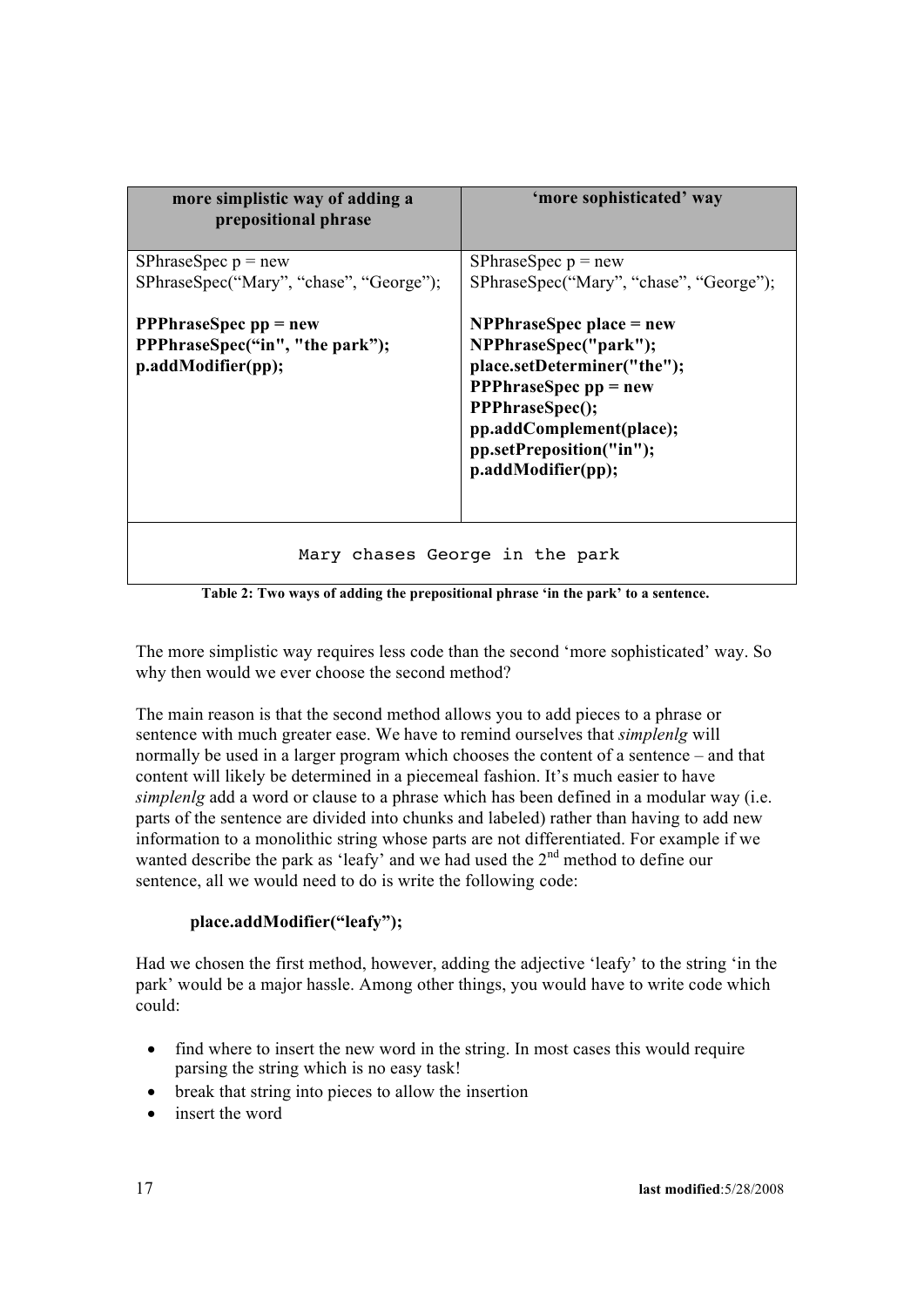- determine whether that insertion requires changing the other bits of string
- put the pieces of string back together in a grammatical way.

In other words, you would have to write a realiser like *simplenlg*!

So why, given the major drawback stated above, would we ever choose to define a sentence using method #1? Because sometimes we simply want to generate canned text i.e. text that we know won't need to be enlarged or changed and which we simply want output as is. If we know that we won't be changing a phrase (such as 'in the park'), then it makes sense to treat it as a monolithic entity the way method #1 does.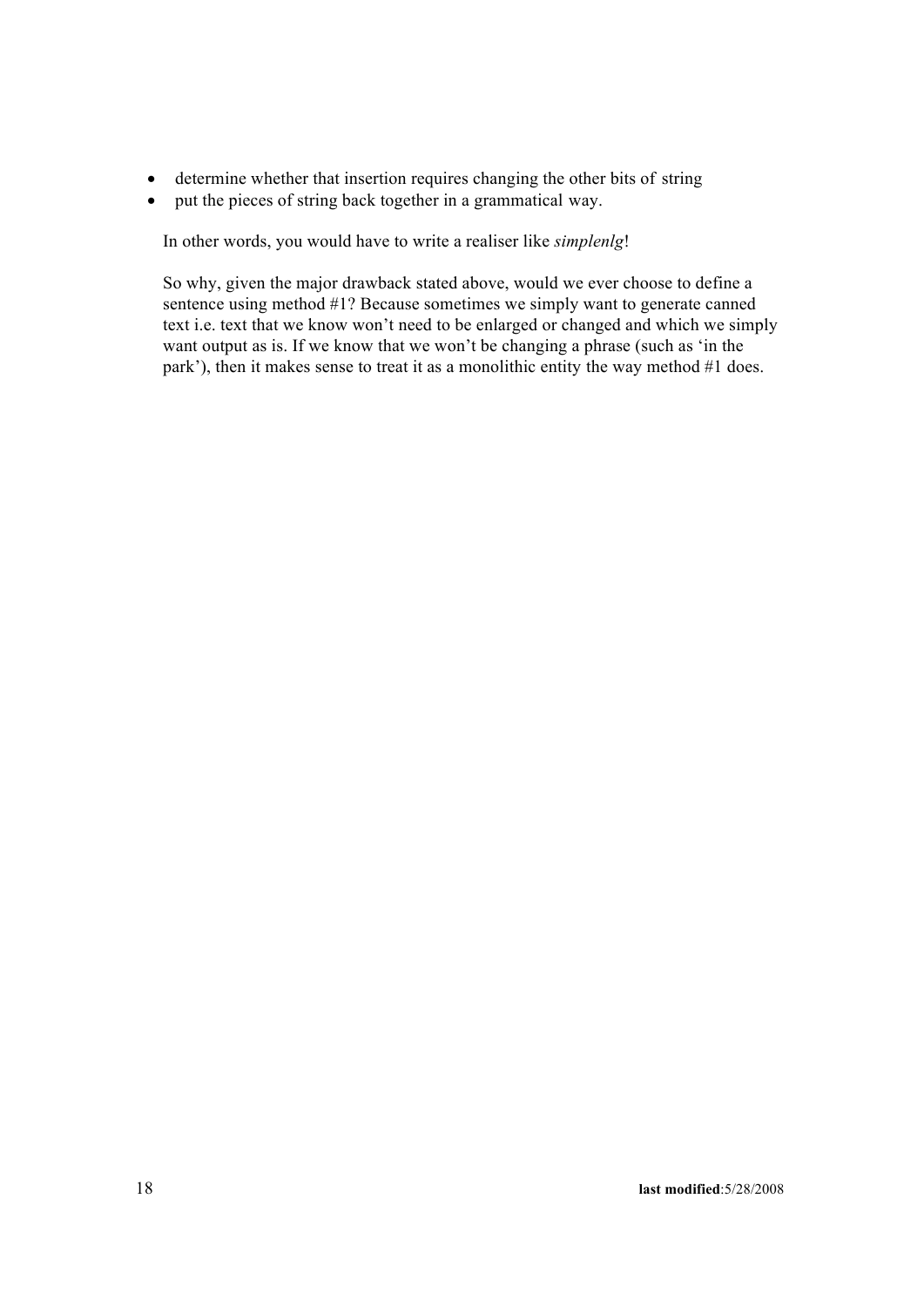# **Section XI – Adding adverbs**

Adverbs are specified as modifiers in an SPhraseSpec. For example, to output "John quickly ran", use

**p.setSubject("John"); p.setVerb("run"); p.setModifier("quickly"); p.setTense(Tense.PAST);**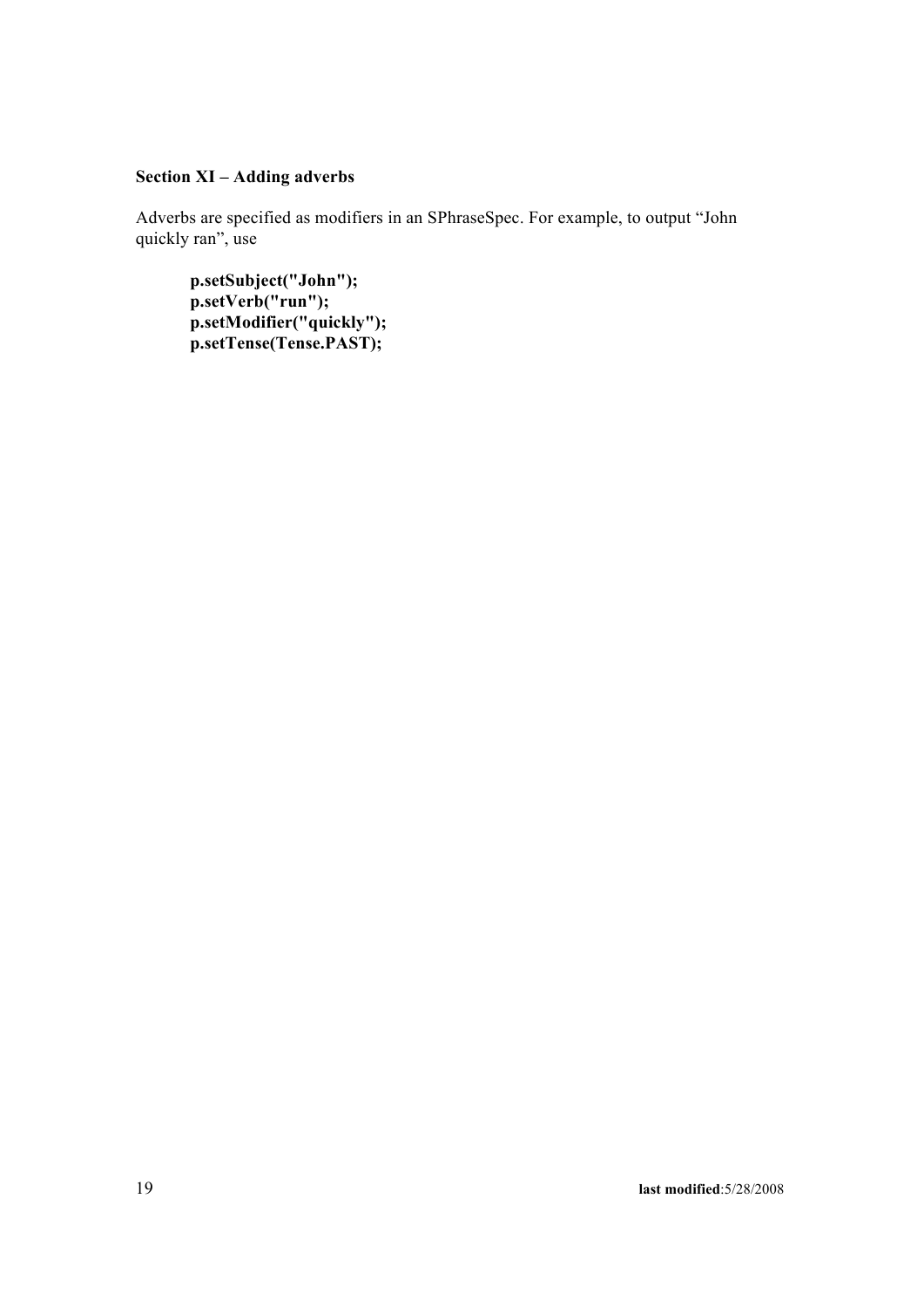## **Section XII – Modifiers vs complements**

There are four different kinds of phrase in *simplenlg*: noun phrases (which are represented by the Java class **NPPhraseSpec**), clauses or full sentences (which are represented by **SPhraseSpec**), prepositional phrases (represented by the class **PPPhraseSpec**) and adjective phrases (which aren't discussed here). Note that other parts of speech such as adverb phrases are not explicitly handled by *simplenlg* but they can certainly be generated using the *simplenlg* concepts of modifier and complement.

*simplenlg* in fact distinguishes between three types of modifiers: front modifiers (which go at the beginning of a phrase), pre-modifiers (which go immediately before the main noun or verb in a phrase), and post-modifiers (which go at the end of a phrase). You can directly specify where a modifier goes by using **addFrontModifier(), addPreModifier(), or addPostModifier().** If you use the more general **addModifier()**, then *simplenlg* will decide where to place your modifier.

Pre and post modifiers are allowed in all types of phrases. Front modifiers can only be specified for **SPhraseSpec**.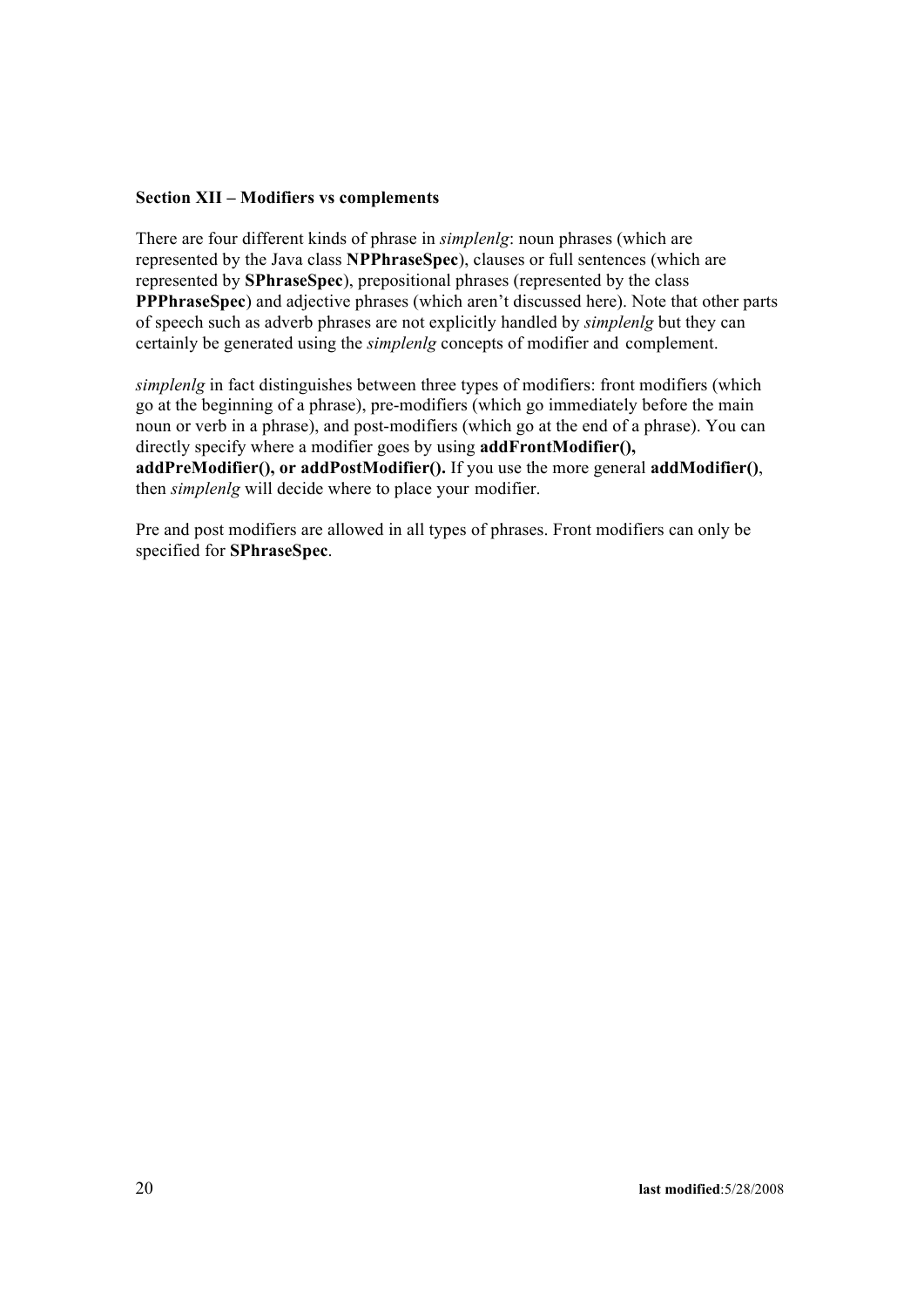# **Section XIII – Different ways of specifying a phrase**

There are numerous ways of specifying a phrase. The table below shows some of the ways we can create the sentence 'Mary chases George'. You can define all the components of the phrase when you create an instance of it (as in example #1). Or you can create the instance first and then add the components one at a time (as in example #2). Alternatively, the components of a sentence can themselves be phrases (as in example #3). Or you can have a combination of all these various syntaxes (as in examples 4-5).

| 1. | SPhraseSpec p = new SPhraseSpec("Mary", "chase", "George");                                                                                                   |
|----|---------------------------------------------------------------------------------------------------------------------------------------------------------------|
| 2. | $SPhraseSpec p = new SPhraseSpec;$<br>p.addSubject("Mary");<br>p.setVerb("chase");<br>p.addComplement("George");                                              |
| 3. | NPPhraseSpec subj = new NPPhraseSpec("Mary");<br>NPPhraseSpec obj = new NPPhraseSpec("George");<br>SPhraseSpec p = new SPhraseSpec(subj, "chase", obj);       |
| 4. | NPPhraseSpec obj = new NPPhraseSpec("George");<br>$SPhraseSpec p = new SPhraseSpec;$<br>p.addSubject("Mary");<br>p.setVerb("chase");<br>p.addComplement(obj); |
| 5. | SPhraseSpec p = new SPhraseSpec("Mary", "chase", new<br>NPPhraseSpec("George"));                                                                              |

**Table 4: different ways of creating the sentence "Mary chases George".**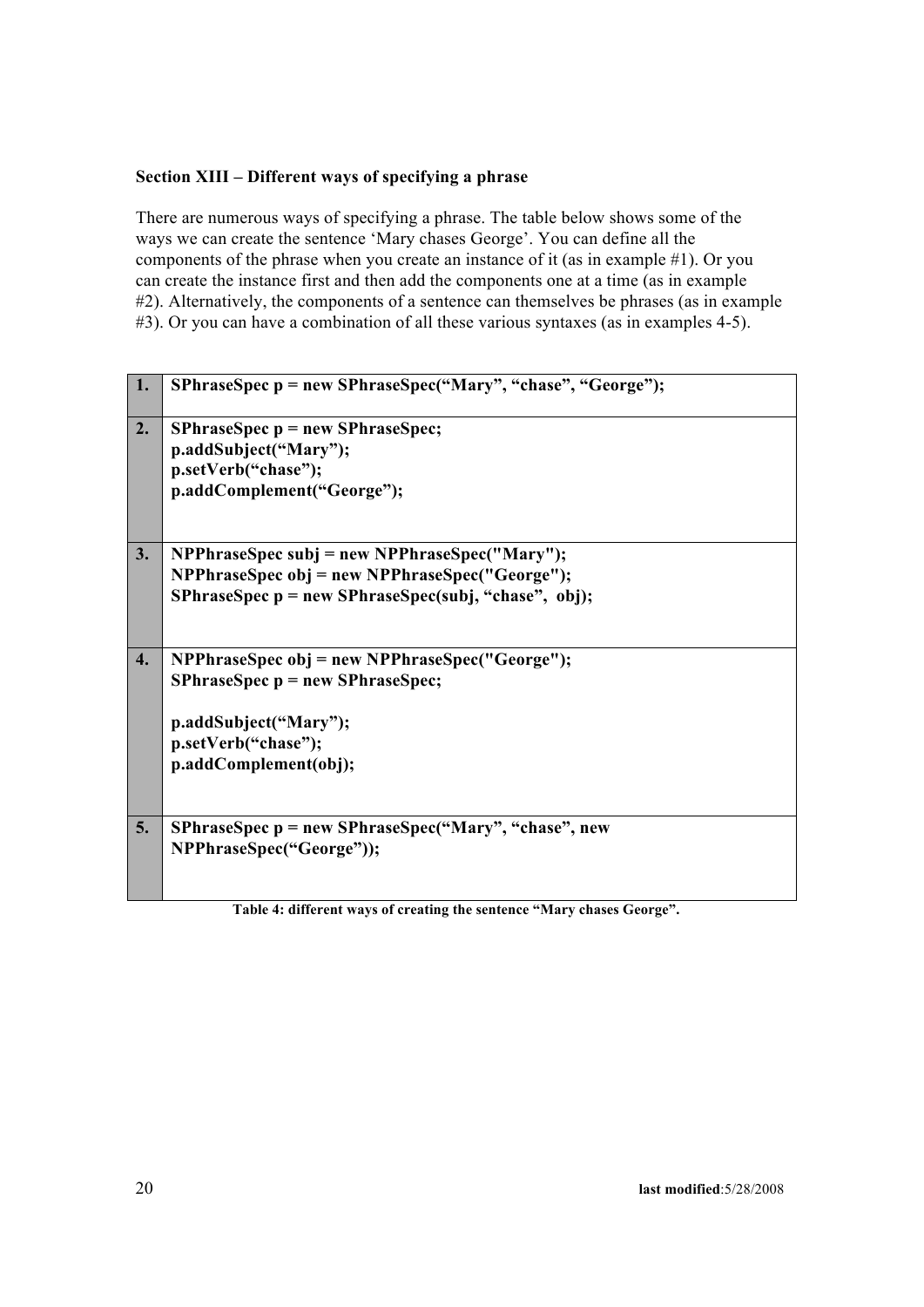#### **Section XIV- Generating a sentence with multiple clauses**

You can generate a sentence with multiple clauses in two ways:

- 1. by using a *simplenlg* class called TextSpec
- 2. by nesting phrases within phrases

#### **Lists of clauses**

One way of generating a sentence with multiple clauses is to use the *simplenlg* class **TextSpec**. **TextSpec** can be used to define single sentences and paragraphs. It consists of a document structure (eg SENTENCE or PARAGRAPH) and a list of components which are either **SPhraseSpecs** or smaller **TextSpecs**.

In the next section we will see how to create paragraphs with **TextSpec** but for now let's see how we can create a list of clauses which we want combined in a single sentence:

# **TextSpec t1 = new TextSpec("my cat likes fish", "my dog likes bones", "my horse likes grass");**

We can define the **TextSpec** instance t1 to be made up of a list of **SPhraseSpecs** in this way or we can make use of the method **addSpec** and individually add each of them to t1:

```
SPhraseSpec s1 = new SPhraseSpec("my cat", "like", "fish"); 
SPhraseSpec s2 = new SPhraseSpec("my dog", "like", "bones"); 
SPhraseSpec s3 = new SPhraseSpec("my horse", "like", "grass");
```

```
TextSpec t1 = new TextSpec(); // create a TextSpec
t1.addSpec(s1); 
t1.addSpec(s2); 
t1.addSpec(s3);
```
If you do not supply a conjunction using the method **setListConjunct**, the conjunction 'and' will automatically be used because it is the default. In this case, the resulting sentence would be:

My cat likes fish, my dog likes bones and my horse likes grass.

If you do not want a conjunction to appear in the sentence, specify the empty string "" as the list conjunct. For the t1 list specified above, you would write:

#### **t1.setListConjunct("");**

The resulting output would be:

My cat likes fish, my dog likes bones, my horse likes grass.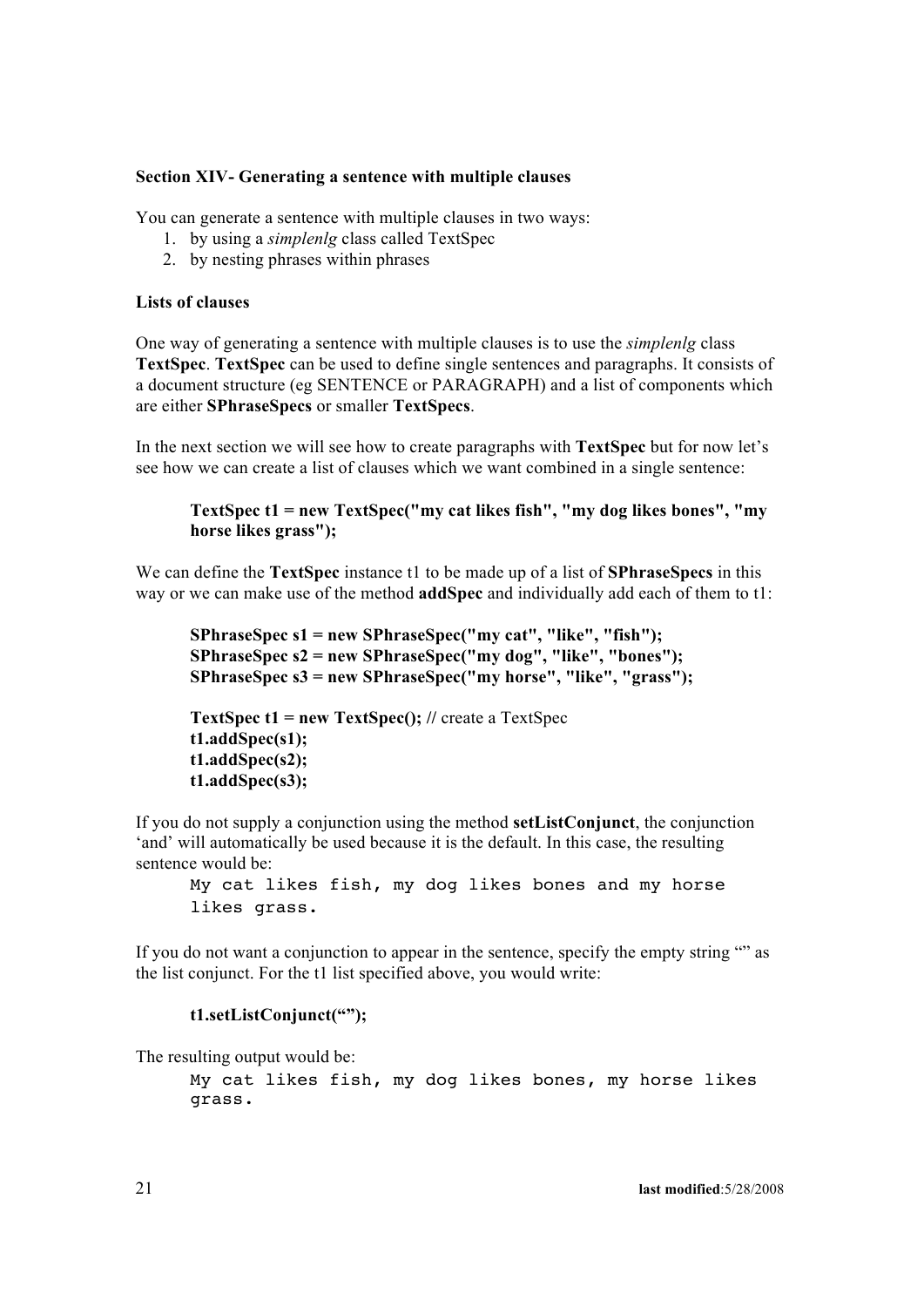### **Subordinate clauses**:

You can use the same **TextSpec** methods as the ones mentioned above to create a sentence that has a main and subordinate clause. Note that the order in which you add phrases to the **TextSpec** matters: that order indicates their left to right order in the resulting text.

```
SPhraseSpec s1 = new SPhraseSpec("I", "be", "happy"); 
SPhraseSpec s2 = new SPhraseSpec("I", "eat", "fish"); 
s2.setCuePhrase("because"); 
s2.setTense(SPhraseSpec.Tense.PAST);
```

```
TextSpec t1 = new TextSpec(); // create a TextSpec 
t1.addSpec(s1);
t1.addSpec(s2);
```
**String output = r.realiseDocument(t1);** //Realiser r created earlier **System.out.println(output);**

The output is:

```
I am happy, because I ate fish.
```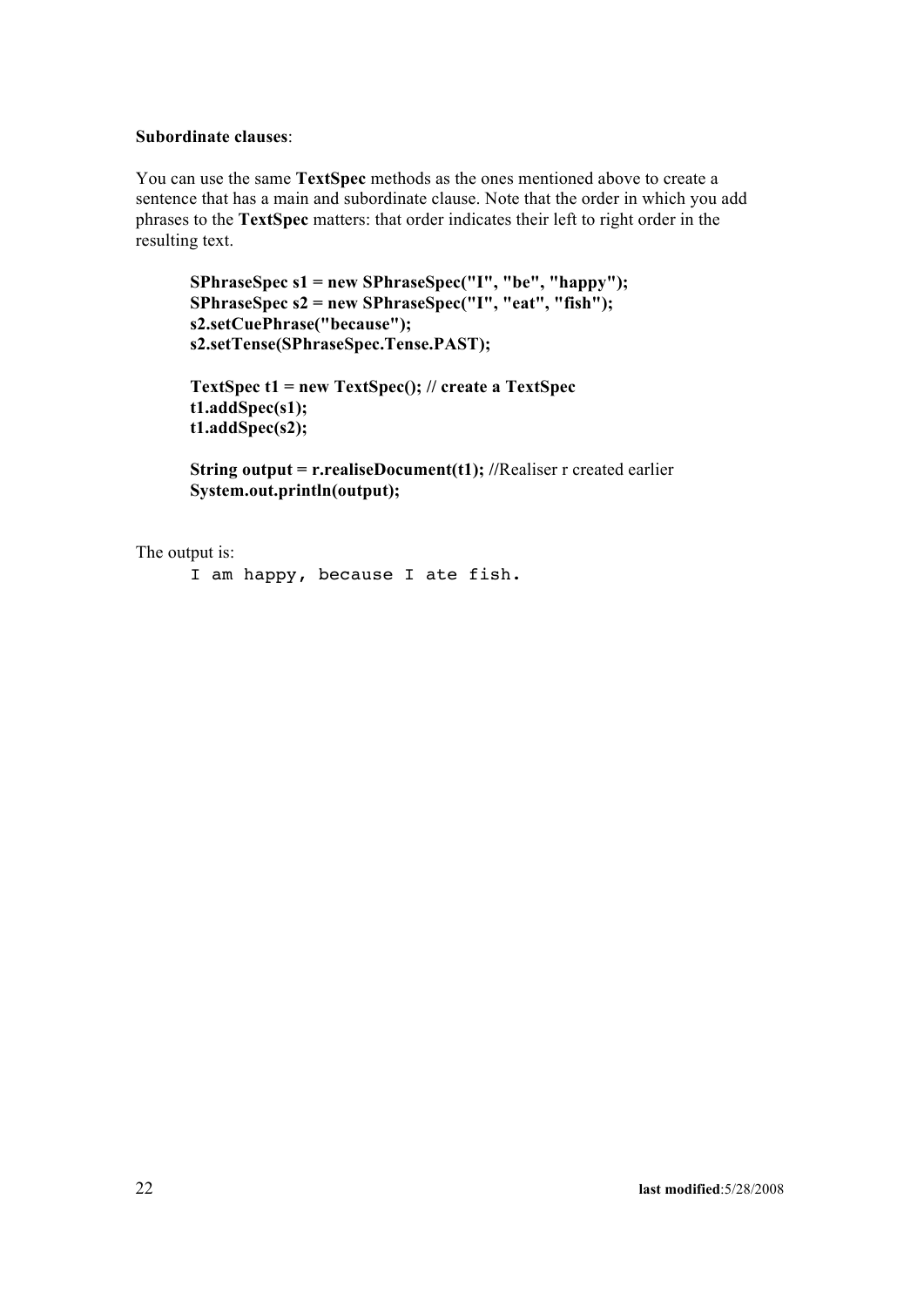## **Section XV - Generating paragraphs (TextSpec)**

As we saw in the previous section, **TextSpec** allows you to create a sentence consisting of a list of clauses. For example,

My cat likes fish, my dog likes bones and my horse likes grass.

The code for producing this output is

```
TextSpec t1 = new TextSpec("my cat likes fish", "my dog likes bones", "my 
horse likes grass");
```
**TextSpecs** are sentences by default but they can also be defined to generate paragraphs. To create a paragraph you need to:

- **1.** create an instance of **TextSpec**
- 2. add sentences to that instance (using the method **addSpec**) or include the sentences in the constructor<sup>10</sup> for **TextSpec**.
- 3. define the **TextSpec** instance as a paragraph rather than a single sentence (using the method **setParagraph)**.

Thus if we add the statement:

#### **t1.setParagraph()**

to the code above, the realiser will produce the following paragraph:

My cat likes fish. My dog likes bones. My horse likes grass.

If you do not set the **TextSpec** instance to be a paragraph, *simplenlg* will, by default, treat it as a single sentence.

**<sup>10</sup>** 'constructor' is a Java term. It's the line of Java code in which an instance of a class is created. The constructor I'm referring to here is: **TextSpec t1 = new TextSpec("my cat likes fish", "my dog likes bones", "my horse likes grass");**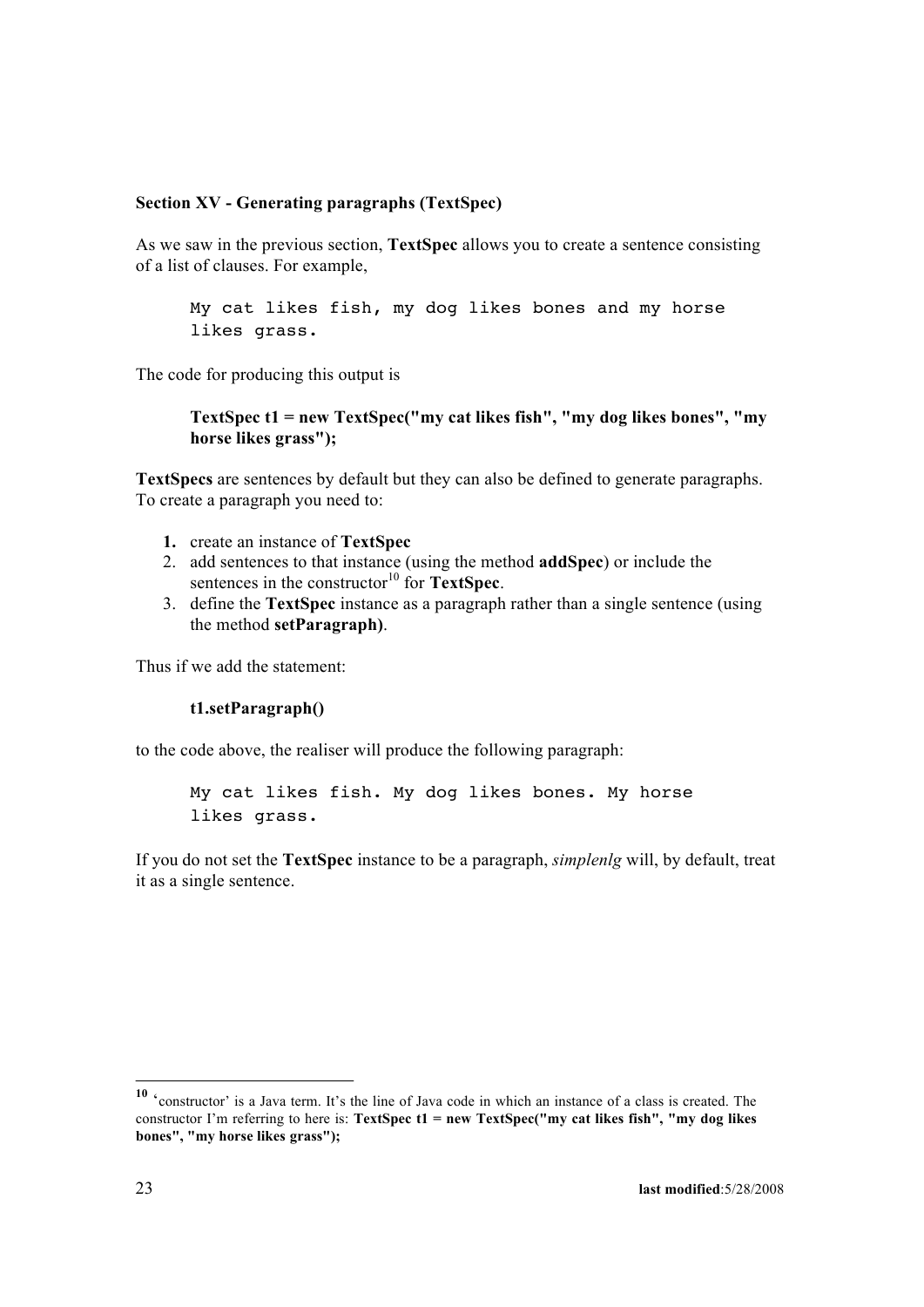# **Section XVI - Generating a paragraph with strings, SPhraseSpecs and TextSpecs**

You can combine strings, **SPhraseSpecs** and **TextSpecs** in a single **TextSpec**. See the example below.

```
String str1 = "John is going to Tesco"; 
String str2 = "Mary is going to Sainsburys";
TextSpec t1 = new TextSpec(); // create a TextSpec 
t1.addSpec(str1);
t1.addSpec(str2);
SPhraseSpec p1 = new SPhraseSpec("I", "go", "school"); 
p1.setCuePhrase("however");
p1.setProgressive(true);
TextSpec t2 = new TextSpec();
```

```
t2.addSpec(t1); 
t2.addSpec(p1);
```
**String output = r.realiseDocument(t2);** //Realiser r created earlier **System.out.println(output);**

> **Output:** John is going to Tesco and Mary is going to Sainsburys. However I am going to school.

In this example, we used the cue phrase 'however' to smooth the transition from the first sentence to the next one. Cue phrases often express how a sentence relates to the previous clause or sentence and help sentences in a paragraph flow together.

Notice that in this example we did not need to indicate that we want to generate a paragraph – *simplenlg* automatically did this for us i.e. we did not have to include the statement **t2.setParagraph**. Why not? Because if you add a TextSpec (t1 in this example) to another TextSpec (t2), they will automatically be considered separate sentences.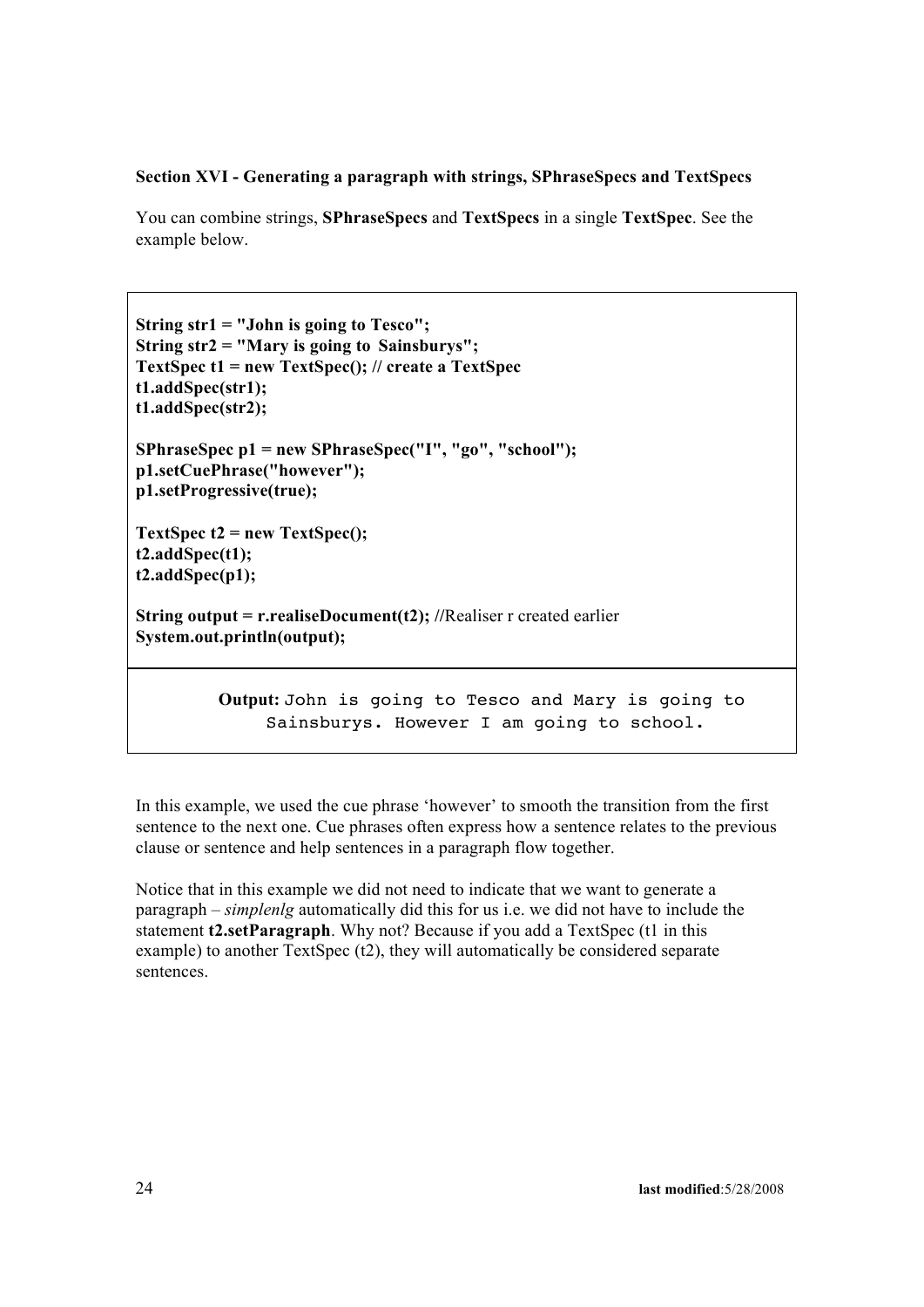# **Appendix A – NLG and** *simplenlg*

What is NLG and how much of it does *simplenlg* do? NLG aims to produce understandable text, typically from some nonlinguistic representation of info.



**Figure 2:** A typical NLG system architecture. From Reiter and Dale p.60.

Many NLG systems consist of three components which are connected together in a pipeline. i.e. the output of document planning acts as input to microplanning and the output of the microplanner is the input to the surface realiser. The table below briefly outlines the different components of an NLG system and the shaded portion shows which tasks *simplenlg* performs.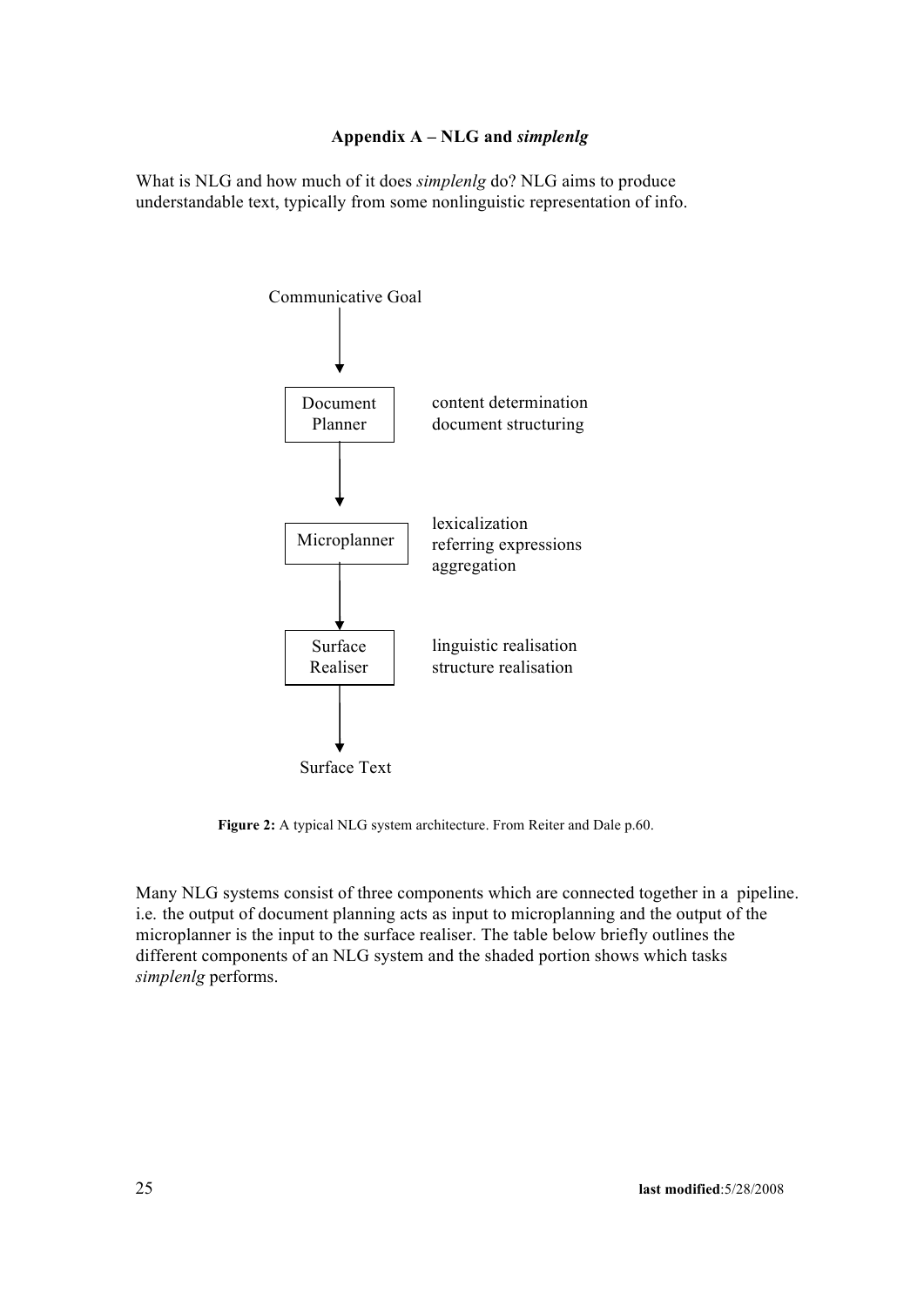| <b>Document</b> | content<br>determination | decides what information will appear in the<br>output text. This depends on what your goal is,<br>who the audience is, what sort of input<br>information is available to you in the first place<br>and other constraints such as allowed text<br>length.                                                                                                                                                             |
|-----------------|--------------------------|----------------------------------------------------------------------------------------------------------------------------------------------------------------------------------------------------------------------------------------------------------------------------------------------------------------------------------------------------------------------------------------------------------------------|
| <b>Planner</b>  | document<br>structuring  | decides how chunks of content should be<br>grouped in a document, how to relate these<br>groups to each other and in what order they<br>should appear. For instance, when describing<br>last month's weather, you might talk first about<br>temperature, then rainfall. Or you might start<br>off generally talking about the weather and<br>then provide specific weather events that<br>occurred during the month. |
|                 | lexicalization           | decides what specific words should be used to<br>express the content. For example, the actual<br>nouns, verbs, adjectives and adverbs to appear<br>in the text are chosen from a lexicon. Particular<br>syntactic structures are chosen as well. For<br>example you can say 'the car owned by Mary'<br>or you might prefer the phrase 'Mary's car'.                                                                  |
| Microplanner    | referring<br>expressions | decides which expressions should be used to<br>refer to entities (both concrete and abstract).<br>The same entity can be referred to in many<br>ways. For example March of last year can be<br>referred to as:<br>March 2006<br>March<br>March of the previous year<br>it                                                                                                                                            |
|                 | aggregation              | decides how the structures created by<br>document planning should be mapped onto<br>linguistic structures such as sentences and<br>paragraphs. For instance, two ideas can be<br>expressed in two sentences or in one:<br>The month was cooler than average. The month<br>was drier than average.<br>VS.<br>The month was cooler and drier than average.                                                             |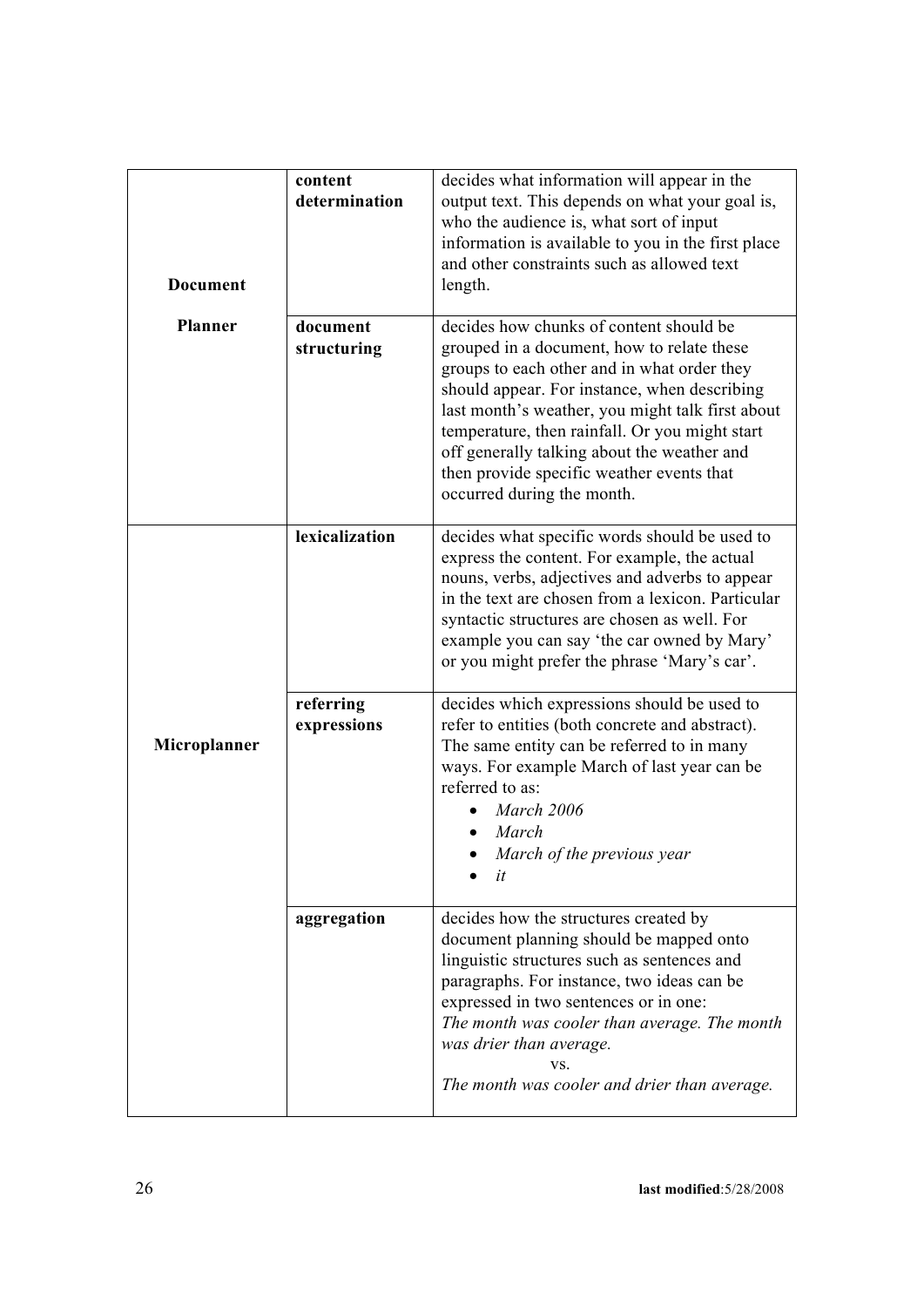| <b>Surface</b>  | linguistic<br>realisation | uses rules of grammar (about morphology and<br>syntax) to convert abstract representations of<br>sentences into actual text. |
|-----------------|---------------------------|------------------------------------------------------------------------------------------------------------------------------|
| <b>Realiser</b> | structure<br>realization  | converts abstract structures such as paragraphs<br>and sentences into mark-up symbols which are<br>used to display the text. |

**Table 5:** The shaded portion of the table shows how much nlg *simplenlg* performs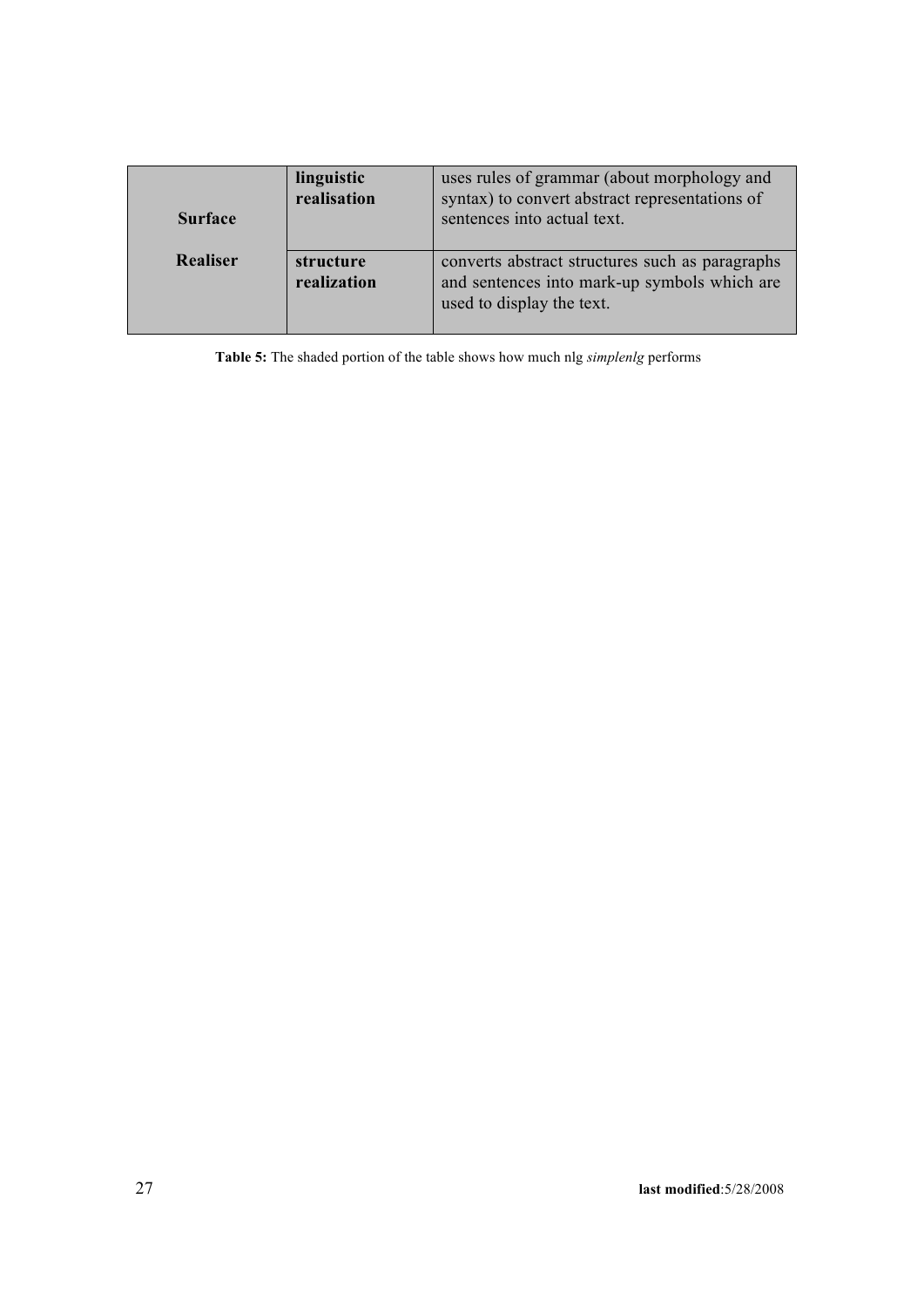# **Appendix B –** *simplenlg* **web pages**

To download *simplenlg*, go to http://www.csd.abdn.ac.uk/~ereiter/simplenlg/

The web page also contains API documentation for *simplenlg*.